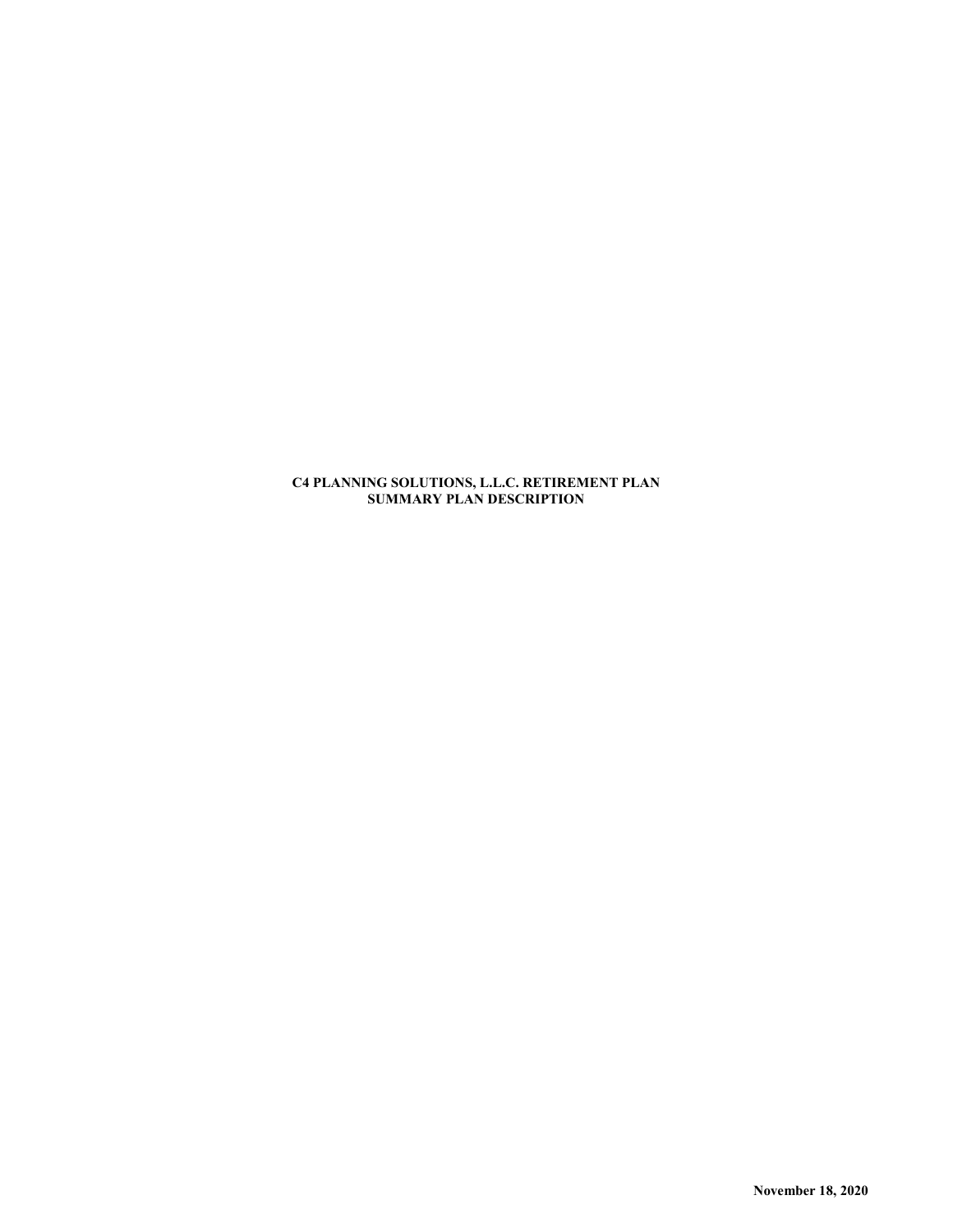# **TABLE OF CONTENTS**

# **INTRODUCTION TO YOUR PLAN**

| W <sub>hot</sub> |  |
|------------------|--|
| W <sub>hot</sub> |  |

## **ARTICLE I PARTICIPATION IN THE PLAN**

# **ARTICLE II EMPLOYEE CONTRIBUTIONS**

| What are<br>Lcontribute them to th<br>tive deferrals and how do I<br>''lan<br>ne<br>electi |  |
|--------------------------------------------------------------------------------------------|--|
| What are                                                                                   |  |

# **ARTICLE III EMPLOYER CONTRIBUTIONS**

| What is the<br>sate harbor contribution. |
|------------------------------------------|
|------------------------------------------|

#### **ARTICLE IV COMPENSATION AND ACCOUNT BALANCE**

# **ARTICLE V VESTING**

|  | What is my vested interest in my | ' account' |  |
|--|----------------------------------|------------|--|
|--|----------------------------------|------------|--|

# **ARTICLE VI DISTRIBUTIONS PRIOR TO TERMINATION OF EMPLOYMENT**

Can I withdraw money from my account while working? .............................................................................................................................. 5

#### **ARTICLE VII DISTRIBUTIONS UPON TERMINATION OF EMPLOYMENT**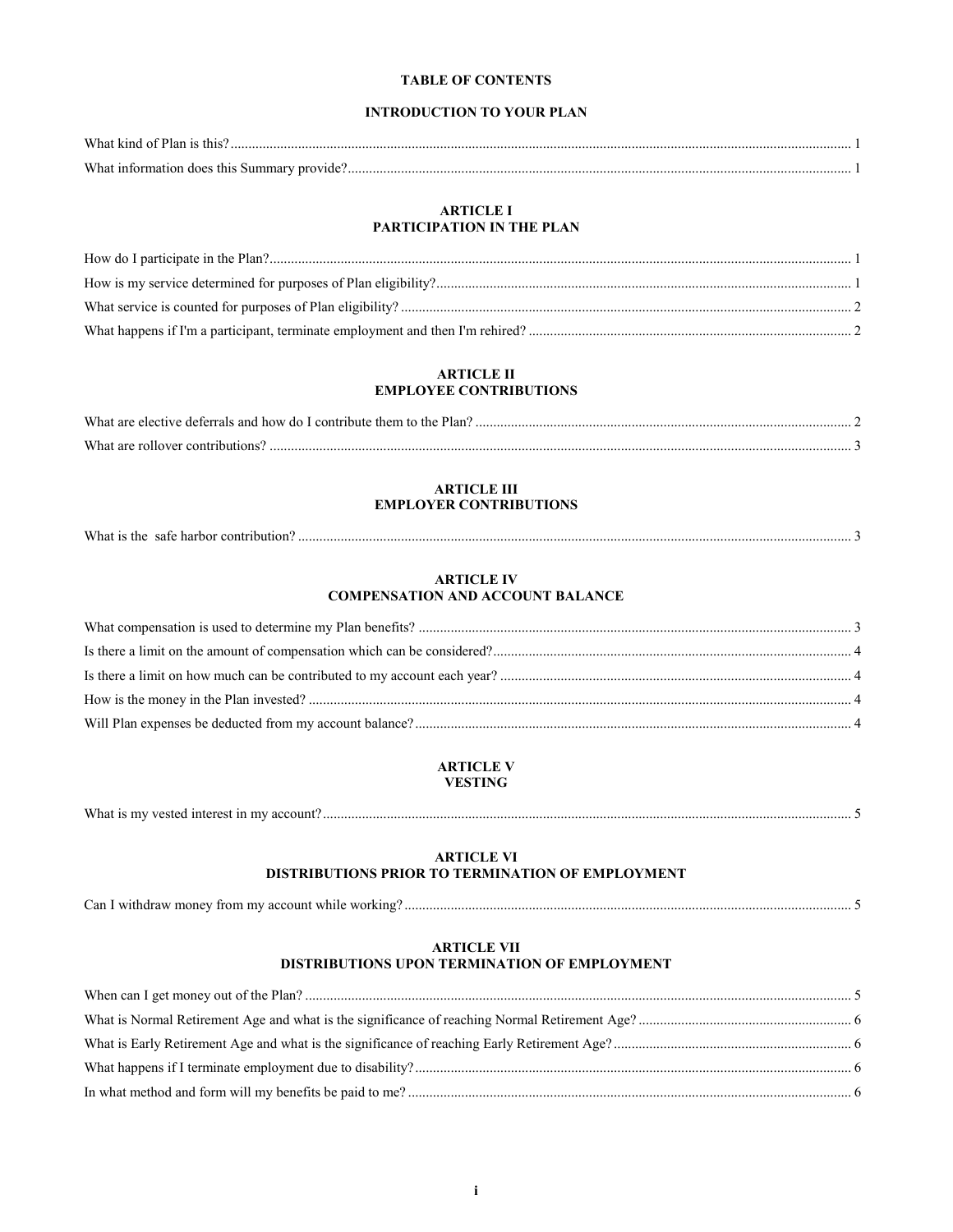# **ARTICLE VIII** DISTRIBUTIONS UPON DEATH

# **ARTICLE IX** TAX TREATMENT OF DISTRIBUTIONS

# **ARTICLE X LOANS**

| Is it possible to borrow money from the Plan? |  |
|-----------------------------------------------|--|
|-----------------------------------------------|--|

# ARTICLE XI<br>PROTECTED BENEFITS AND CLAIMS PROCEDURES

# ARTICLE XII<br>GENERAL INFORMATION ABOUT THE PLAN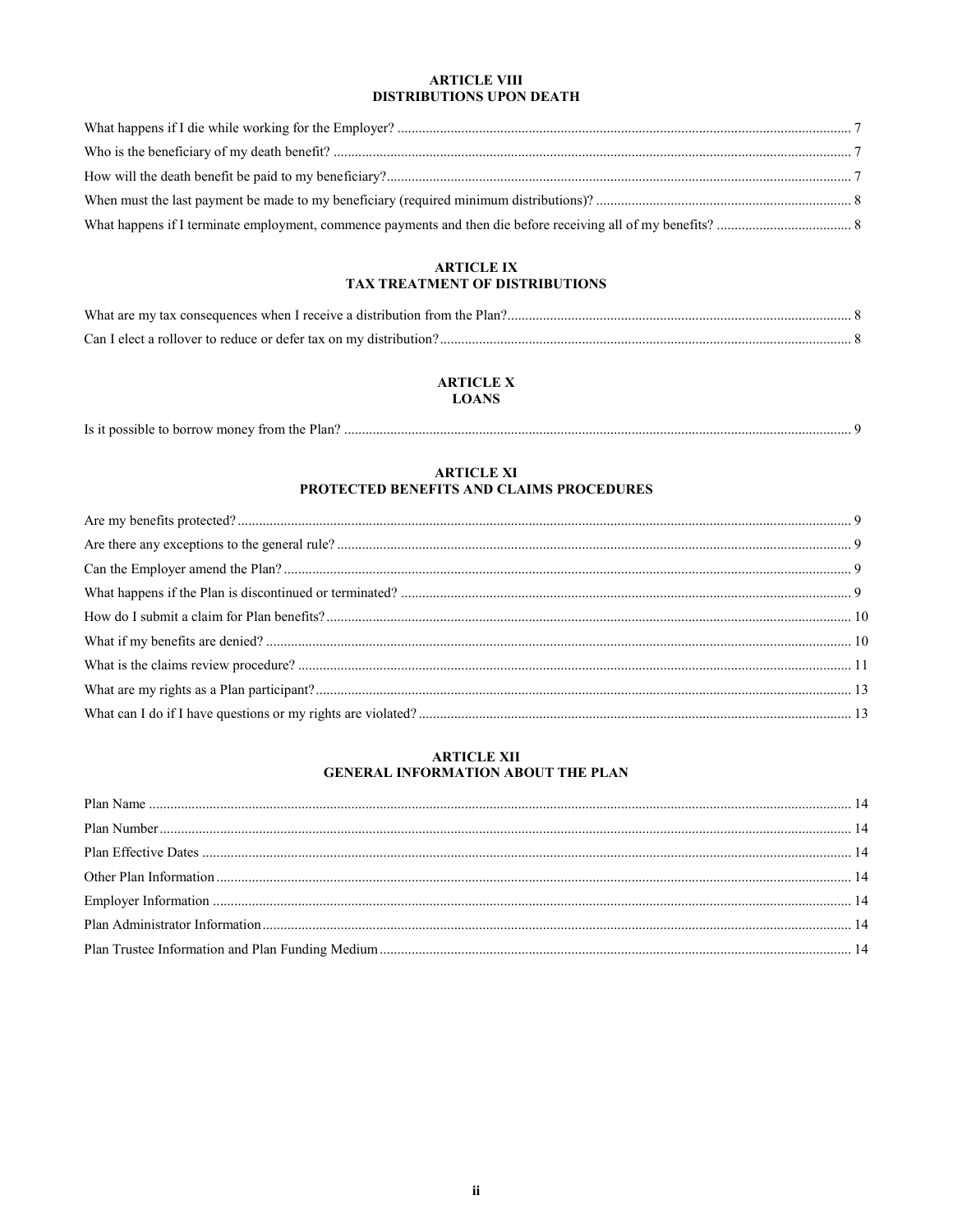#### **C4 PLANNING SOLUTIONS, L.L.C. RETIREMENT PLAN**

## **SUMMARY PLAN DESCRIPTION**

#### **INTRODUCTION TO YOUR PLAN**

## **What kind of Plan is this?**

C4 Planning Solutions, L.L.C. Retirement Plan ("Plan") has been adopted to provide you with the opportunity to save for retirement on a tax-advantaged basis. This Plan is a type of qualified retirement plan commonly referred to as a 401(k) Plan. As a participant under the Plan, you may elect to contribute a portion of your compensation to the Plan.

#### **What information does this Summary provide?**

This Summary Plan Description ("SPD") contains information regarding when you may become eligible to participate in the Plan, your Plan benefits, your distribution options, and many other features of the Plan. You should take the time to read this SPD to get a better understanding of your rights and obligations under the Plan.

In this SPD, the Employer has addressed the most common questions you may have regarding the Plan. If this SPD does not answer all of your questions, please contact the Plan Administrator or other plan representative. The Plan Administrator is responsible for responding to questions and making determinations related to the administration, interpretation, and application of the Plan. The name of the Plan Administrator can be found at the end of this SPD in the Article entitled "General Information about the Plan."

This SPD describes the Plan's benefits and obligations as contained in the legal Plan document, which governs the operation of the Plan. The Plan document is written in much more technical and precise language and is designed to comply with applicable legal requirements. If the non-technical language in this SPD and the technical, legal language of the Plan document conflict, the Plan document always governs. If you wish to receive a copy of the legal Plan document, please contact the Plan Administrator.

The Plan and your rights under the Plan are subject to federal laws, such as the Employee Retirement Income Security Act (ERISA) and the Internal Revenue Code, as well as some state laws. The provisions of the Plan are subject to revision due to a change in laws or due to pronouncements by the Internal Revenue Service (IRS) or Department of Labor (DOL). The Employer may also amend or terminate this Plan. If the provisions of the Plan that are described in this SPD change, the Employer will notify you.

#### **ARTICLE I PARTICIPATION IN THE PLAN**

#### **How do I participate in the Plan?**

You may begin participating under the Plan once you have satisfied the eligibility requirements and reached your Entry Date. The following describes Excluded Employees, if any, the eligibility requirements and Entry Dates that apply. You should contact the Plan Administrator if you have questions about the timing of your Plan participation.

#### **All Contributions**

**Excluded Employees.** There are no Excluded Employees for purposes of participation in the Plan.

However, if you are a leased employee, you are only entitled to participate in the Plan for the following contribution types, provided you satisfy the eligibility and Entry Date requirements for that contribution type:

#### All contribution types

**Eligibility Conditions.** You will be eligible to participate in the Plan when you have completed 3 month(s) of service and have attained age 21. However, you will actually participate in the Plan once you reach the Entry Date as described below.

**Entry Date.** Your Entry Date will be the first day of the month coinciding with or next following the date you satisfy the eligibility requirements.

#### **How is my service determined for purposes of Plan eligibility?**

**Months of Service.** You will have completed the required number of months if you are employed by the Employer at any time after you have completed that number of months.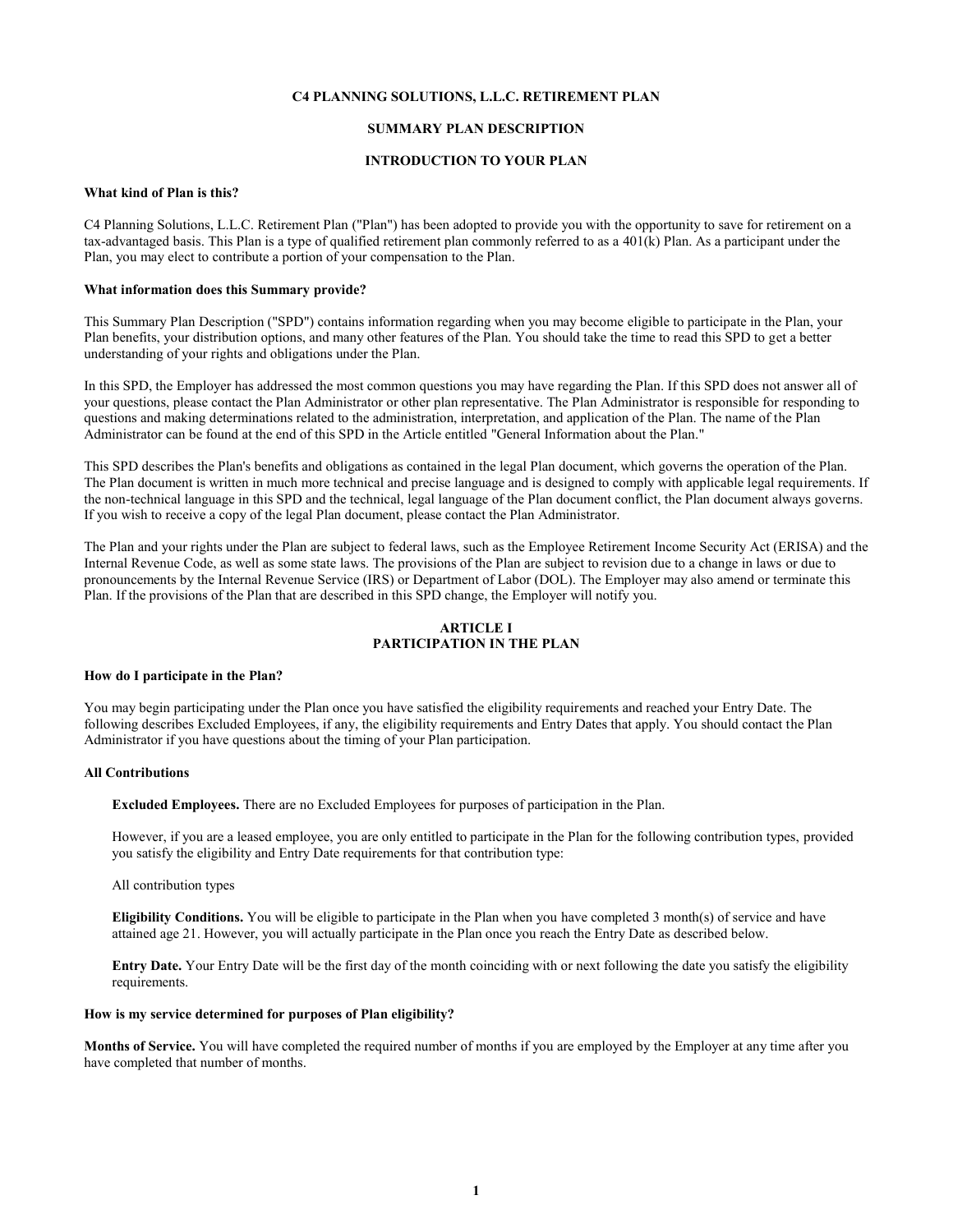#### **What service is counted for purposes of Plan eligibility?**

**Service with the Employer.** In determining whether you satisfy the minimum service requirements to participate under the Plan, all service you perform for the Employer will be counted.

**Five-year eligibility Break in Service rule.** The five-year Break in Service rule applies only to participants who had no vested interest in the Plan at the time of termination of employment. If you were not vested in any amounts when your employment terminated and you have five consecutive 1-Year Breaks in Service, all the service you earned before the 5-year period no longer counts for eligibility purposes. Thus, if you were to return to employment, you would have to resatisfy any minimum service requirements under the Plan.

**Military Service.** If you are a veteran and are reemployed under the Uniformed Services Employment and Reemployment Rights Act of 1994, your qualified military service may be considered service with the Employer. If you may be affected by this law, ask the Plan Administrator for further details.

## **What happens if I'm a participant, terminate employment and then I'm rehired?**

If you are no longer a participant because of a termination of employment, and you are rehired, then you will be able to participate in the Plan on the date on which you are rehired if you are otherwise eligible to participate in the Plan provided your prior service had not been disregarded under the Break in Service rules.

# **ARTICLE II EMPLOYEE CONTRIBUTIONS**

#### **What are elective deferrals and how do I contribute them to the Plan?**

**Elective Deferrals.** As a participant under the Plan, you may elect to reduce your compensation by a specific percentage or dollar amount and have that amount contributed to the Plan on a pre-tax basis as an elective deferral. Your taxable income is reduced by the deferral contribution so you pay less in federal income taxes (however, the amount you defer is still counted as compensation for purposes of Social Security taxes). Later, when the Plan distributes the deferrals and earnings, you will pay the taxes on those deferrals and the earnings. Therefore, federal income taxes on the deferral contributions and on the earnings are only postponed. Eventually, you will have to pay taxes on these amounts.

**Deferral procedure.** The amount you elect to defer will be deducted from your pay in accordance with a procedure established by the Plan Administrator. If you wish to defer, the procedure will require that you enter into a salary reduction agreement. You may elect to defer a portion of your compensation payable on or after your Entry Date. Such election will become effective as soon as administratively feasible after it is received by the Plan Administrator. Your election will remain in effect until you modify or terminate it.

**Deferral modifications.** You may revoke or make modifications to your salary deferral election in accordance with procedures that the Employer provides. See the Plan Administrator for further information.

**Annual dollar limit.** Your total deferrals in any taxable year may not exceed a dollar limit which is set by law. The limit for 2021 is \$19,500. After 2021, the dollar limit may increase for cost-of-living adjustments.

**Catch-up contributions.** If you are at least age 50 or will attain age 50 before the end of a calendar year, then you may elect to defer additional amounts (called "catch-up contributions") to the plan for that year. The additional amounts may be deferred regardless of any other limitations on the amount that you may defer to the plan. The maximum "catch-up contribution" that you can make in 2021 is \$6,500. After 2021, the maximum may increase for cost-of-living adjustments. Any "catch-up contributions" that you make will be taken into account in determining any Employer matching contribution made to the Plan.

You should be aware that each separately stated annual dollar limit on the amount you may defer (the annual deferral limit and the "catch-up contribution" limit) is a separate aggregate limit that applies to all such similar elective deferral amounts and "catch-up contributions" you may make under this Plan and any other cash or deferred arrangements (including tax-sheltered 403(b) annuity contracts, simplified employee pensions or other 401(k) plans) in which you may be participating. Generally, if an annual dollar limit is exceeded, then the excess must be returned to you in order to avoid adverse tax consequences. For this reason, it is desirable to request in writing that any such excess elective deferral amounts be returned to you.

If you are in more than one plan, you must decide which plan or arrangement you would like to return the excess. If you decide that the excess should be distributed from this Plan, you must communicate this in writing to the Plan Administrator no later than the March 1st following the close of the calendar year in which such excess deferrals were made. However, if the entire dollar limit is exceeded in this Plan or any other plan the Employer maintains, then you will be deemed to have notified the Plan Administrator of the excess. The Plan Administrator will then return the excess deferral and any earnings to you by April 15th.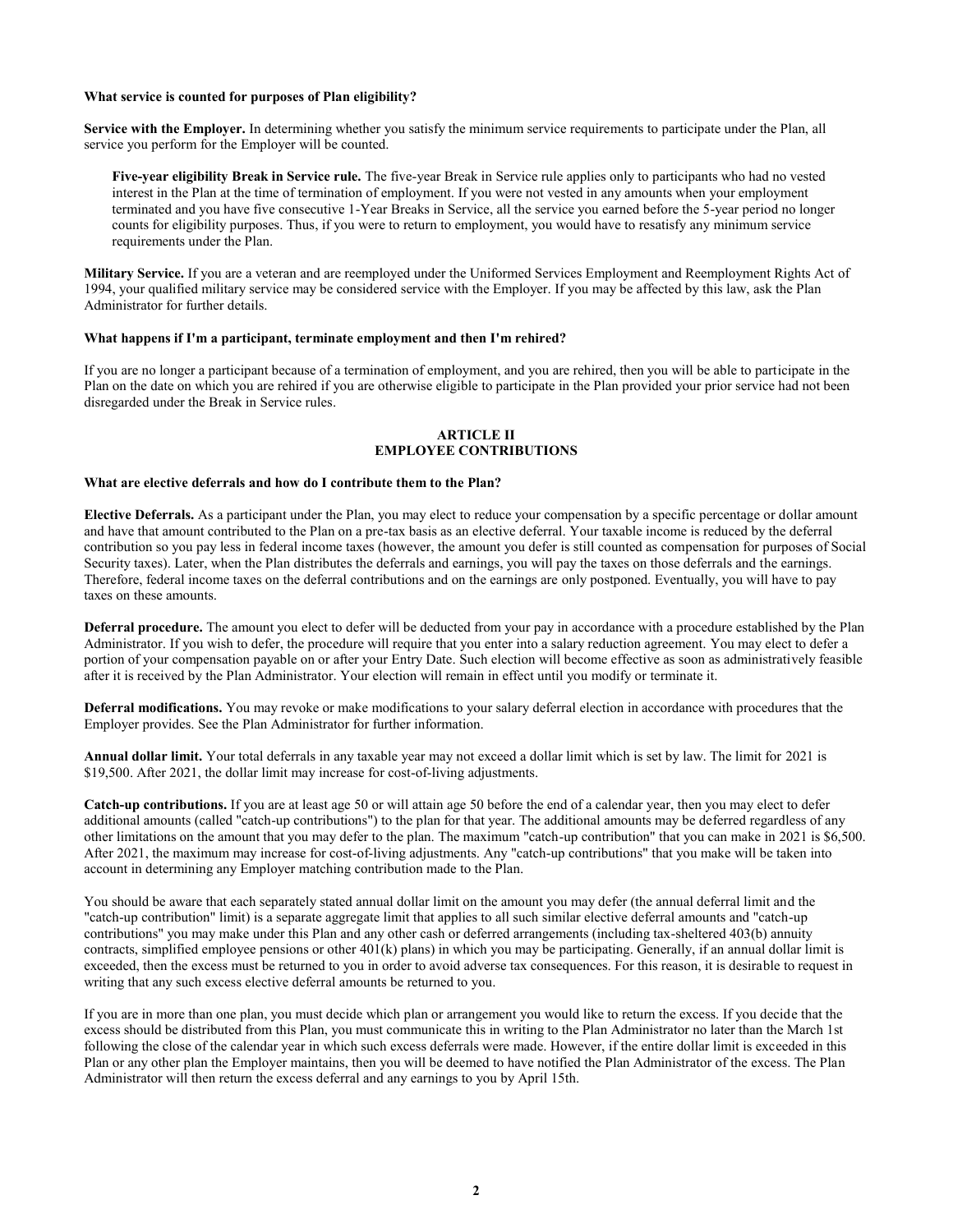#### **What are rollover contributions?**

**Rollover contributions.** At the discretion of the Plan Administrator, if you are an eligible employee, you may be permitted to deposit into the Plan distributions you have received from other plans and certain IRAs. Such a deposit is called a "rollover" and may result in tax savings to you. You may ask the Plan Administrator or Trustee of the other plan or IRA to directly transfer (a "direct rollover") to this Plan all or a portion of any amount that you are entitled to receive as a distribution from such plan. Alternatively, you may elect to deposit any amount eligible to be rolled over within 60 days of your receipt of the distribution. You should consult qualified counsel to determine if a rollover is in your best interest.

**Rollover account.** Your rollover will be accounted for in a "rollover account." You will always be 100% vested in your "rollover account" (see the Article in this SPD entitled "Vesting"). This means that you will always be entitled to all amounts in your rollover account. Rollover contributions will be affected by any investment gains or losses.

**Withdrawal of rollover contributions.** You may withdraw the amounts in your "rollover account" at any time. You should see the Articles in this SPD entitled "Distributions Prior to Termination of Employment," "Distributions upon Termination of Employment," and "Distributions upon Death" for an explanation of how benefits (including your "rollover account") are paid from the Plan.

# **ARTICLE III EMPLOYER CONTRIBUTIONS**

In addition to any deferrals you elect to make, the Employer will make additional contributions to the Plan. This Article describes Employer contributions that will be made to the Plan and how your share of the contributions is determined.

#### **What is the safe harbor contribution?**

**Safe harbor 401(k) plan.** This Plan is referred to as a "safe harbor 401(k) plan." Before the beginning of each Plan Year, you will be provided with a comprehensive notice of your rights and obligations under the Plan. However, if you become eligible to participate in the Plan after the beginning of the Plan Year, then the notice will be provided to you on or before the date you are eligible. A safe harbor 401(k) plan is a plan design where the Employer commits to making certain contributions described below. This commitment to make contributions enables the Employer to simplify the administration of the Plan by ensuring that nondiscrimination regulations are met, which is why it is called a "safe harbor" plan.

**Safe Harbor Matching Contribution.** In order to maintain "safe harbor" status, the Employer will make a safe harbor matching contribution equal to 100% of your elective deferrals that do not exceed 5% of your compensation. This safe harbor matching contribution is 100% vested (see the Article in this SPD entitled "Vesting").

For purposes of calculating this safe harbor matching contribution, your compensation and deferrals will be computed for each payroll period.

## **ARTICLE IV COMPENSATION AND ACCOUNT BALANCE**

#### **What compensation is used to determine my Plan benefits?**

## **All Contributions**

**Definition of compensation.** Compensation is defined as your total compensation that is subject to income tax and paid to you by the Employer. The following describes the adjustments to compensation that apply for the contributions noted above.

**Adjustments to compensation.** The following adjustments to compensation will be made:

elective deferrals to this Plan and to any other plan or arrangement (such as a cafeteria plan) will be included.

 compensation paid after you terminate is generally excluded for Plan purposes. However, the following amounts will be included in compensation even though they are paid after you terminate employment, provided these amounts would otherwise have been considered compensation as described above and provided they are paid within 2 1/2 months after you terminate employment, or if later, the last day of the Plan Year in which you terminate employment:

 compensation paid for services performed during your regular working hours, or for services outside your regular working hours (such as overtime or shift differential), or other similar payments that would have been made to you had you continued employment.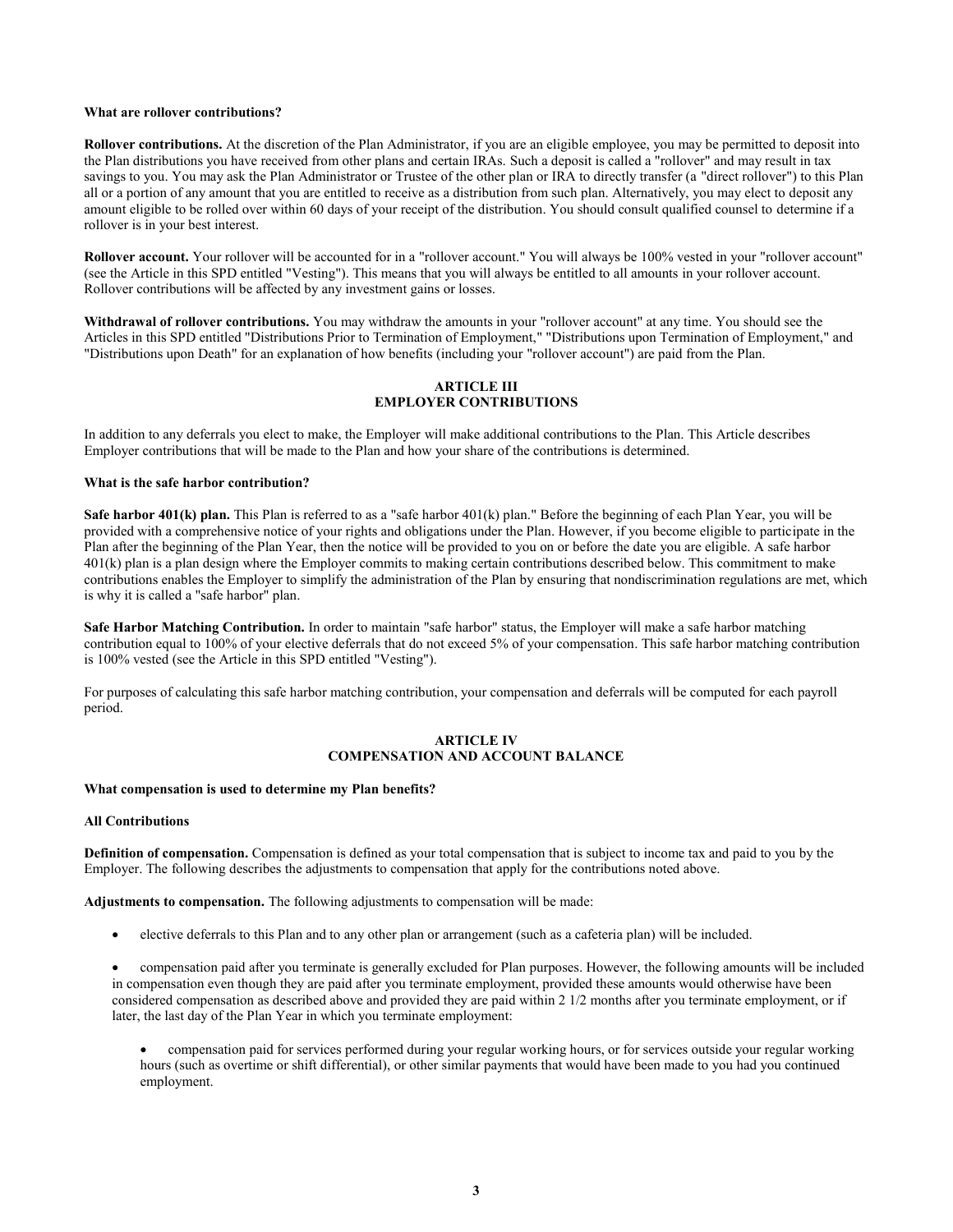compensation paid for unused accrued bona fide sick, vacation or other leave, if such amounts would have been included in compensation if paid prior to your termination of employment and you would have been able to use the leave if employment had continued.

 nonqualified unfunded deferred compensation if the payment is includible in gross income and would have been paid to you had you continued employment.

## **Is there a limit on the amount of compensation which can be considered?**

The Plan, by law, cannot recognize annual compensation in excess of a certain dollar limit. The limit for the Plan Year beginning in 2021 is \$290,000. After 2021, the dollar limit may increase for cost-of-living adjustments.

## **Is there a limit on how much can be contributed to my account each year?**

Generally, the law imposes a maximum limit on the amount of contributions including elective deferrals (excluding catch-up contributions) that may be made to your account and any other amounts allocated to any of your accounts during the Plan Year, excluding earnings. Beginning in 2021, this total cannot exceed the lesser of \$58,000 or 100% of your annual compensation (as limited under the previous question). After 2021, the dollar limit may increase for cost-of-living adjustments.

## **How is the money in the Plan invested?**

The Trustee of the Plan has been designated to hold the assets of the Plan for the benefit of Plan participants and their beneficiaries in accordance with the terms of this Plan. The trust fund established by the Plan's Trustee will be the funding medium used for the accumulation of assets from which Plan benefits will be distributed.

**Participant direction of investments.** You will be able to direct the investment of your entire interest in the Plan. The Plan Administrator will provide you with information on the investment choices available to you, the procedures for making investment elections, the frequency with which you can change your investment choices and other important information. You need to follow the procedures for making investment elections and you should carefully review the information provided to you before you give investment directions. If you do not direct the investment of your applicable Plan accounts, then your accounts will be invested in accordance with the default investment alternatives established under the Plan.

The Plan is intended to comply with Section 404(c) of ERISA (the Employee Retirement Income Security Act). If the Plan complies with this Section, then the fiduciaries of the Plan, including the Employer, the Trustee and the Plan Administrator, will be relieved of any legal liability for any losses which are the direct and necessary result of the investment directions that you give. Procedures must be followed in giving investment directions. If you fail to do so, then your investment directions need not be followed. If you do not direct the investment of your applicable Plan accounts, your accounts will be invested in accordance with the default investment alternatives established under the Plan.

**Earnings or losses.** When you direct investments, your accounts are segregated for purposes of determining the earnings or losses on these investments. Your Participant-directed Account does not share in the investment performance of other participants who have directed their own investments. You should remember that the amount of your benefits under the Plan will depend in part upon your choice of investments. Gains as well as losses can occur and the Employer, the Plan Administrator, and the Trustee will not provide investment advice or guarantee the performance of any investment you choose.

Periodically, you will receive a benefit statement that provides information on your account balance and your investment returns. It is your responsibility to notify the Plan Administrator of any errors you see on any statements within 30 days after the statement is provided or made available to you.

### **Will Plan expenses be deducted from my account balance?**

The Plan will pay some or all Plan related expenses except for a limited category of expenses, known as "settlor expenses," which the law requires the employer to pay. Generally, settlor expenses relate to the design, establishment or termination of the Plan. See the Plan Administrator for more details. The expenses charged to the Plan may be charged pro rata to each Participant in relation to the size of each Participant's account balance or may be charged equally to each Participant. In addition, some types of expenses may be charged only to some Participants based upon their use of a Plan feature or receipt of a plan distribution. Finally, the Plan may charge expenses in a different manner as to Participants who have terminated employment with the Employer versus those Participants who remain employed with the Employer.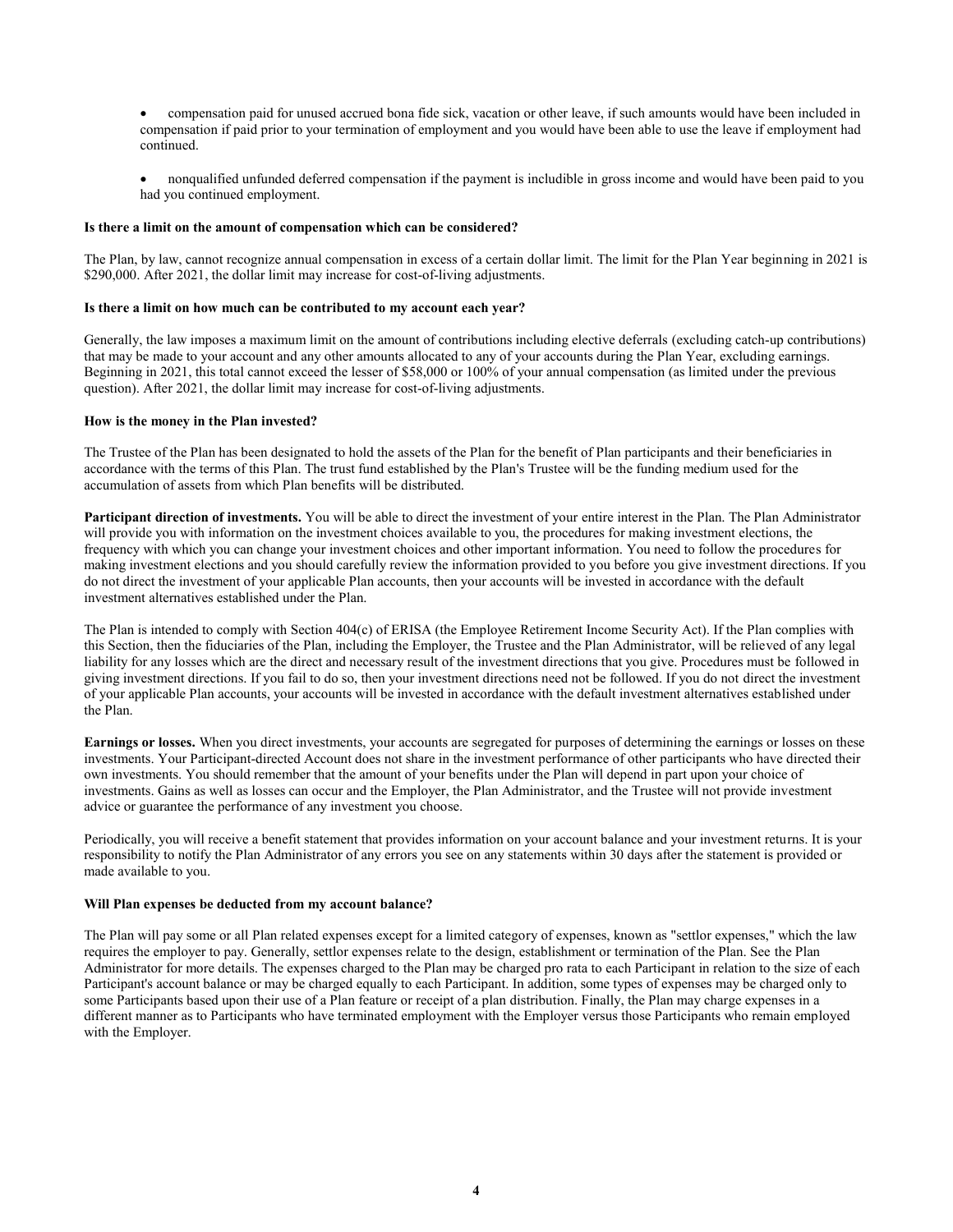# **ARTICLE V VESTING**

#### **What is my vested interest in my account?**

You are always 100% vested in all of your Plan accounts.

## **ARTICLE VI DISTRIBUTIONS PRIOR TO TERMINATION OF EMPLOYMENT**

#### **Can I withdraw money from my account while working?**

**In-service distributions.** You may be entitled to receive an in-service distribution. However, this distribution is not in addition to your other benefits and will therefore reduce the value of the benefits you will receive at retirement. This distribution is made at your election subject to possible administrative limitations on the frequency and actual timing of such distributions. You may withdraw amounts from accounts for rollover contributions at any time.

**Conditions and Limitations.** Generally you may receive a distribution from certain accounts prior to termination of employment provided you satisfy any of the following conditions:

you have attained age 59 1/2. Satisfying this condition allows you to receive distributions from all contribution accounts.

**Distributions for deemed severance of employment.** If you are on active duty for more than 30 days, then the Plan generally treats you as having severed employment for purposes of receiving a distribution from all contribution accounts. This means that you may request a distribution from all contribution accounts from the Plan. If you request a distribution on account of this deemed severance of employment and all or part of the distribution is taken from elective deferrals, then you are not permitted to make any contributions to the Plan for six (6) months after the date of the distribution.

The following additional limitations apply to in-service distributions from certain accounts:

The minimum amount you can receive as an in-service distribution is \$1,000.

#### **Additional in-service distribution limitation provisions:**

The \$1,000 minimum distribution does not apply to Deemed Severance Distributions.

# **ARTICLE VII DISTRIBUTIONS UPON TERMINATION OF EMPLOYMENT**

#### **When can I get money out of the Plan?**

You may receive a distribution of some or all of your accounts in the Plan when you terminate employment with the Employer. The rules regarding the payment of death benefits to your beneficiary are described in the Article in this SPD entitled "Distributions upon Death."

As to the possibility of receiving a distribution while you are still employed with the Employer, see the Article in this SPD entitled "Distributions Prior to Termination of Employment."

**Military Service.** If you are a veteran and are reemployed under the Uniformed Services Employment and Reemployment Rights Act of 1994, your qualified military service may be considered service with the Employer. There may also be benefits for employees who die or become disabled while on active duty. Employees who receive wage continuation payments while in the military may benefit from various changes in the law. If you think you may be affected by these rules, ask the Plan Administrator for further details.

#### **Termination and distribution before Normal Retirement Age (or age 62 if later)**

If your vested account balance exceeds \$5,000, your consent is required to distribute your account before you reach Normal Retirement Age (or age 62 if later). You may elect to have your vested account balance distributed to you as soon as administratively feasible following your termination of employment. (See the question entitled "In what method and form will my benefits be paid to me?" below for an explanation of the method of payment.)

If you terminate employment with a vested account balance exceeding \$5,000, you may elect to postpone your distribution until your "required beginning date" described below.

If your vested account balance does not exceed \$5,000, a distribution of your vested account balance will be made to you, regardless of whether you consent to receive it, as soon as administratively feasible following your termination of employment. (See the question entitled "In what method and form will my benefits be paid to me?" below for an explanation of the method of payment.)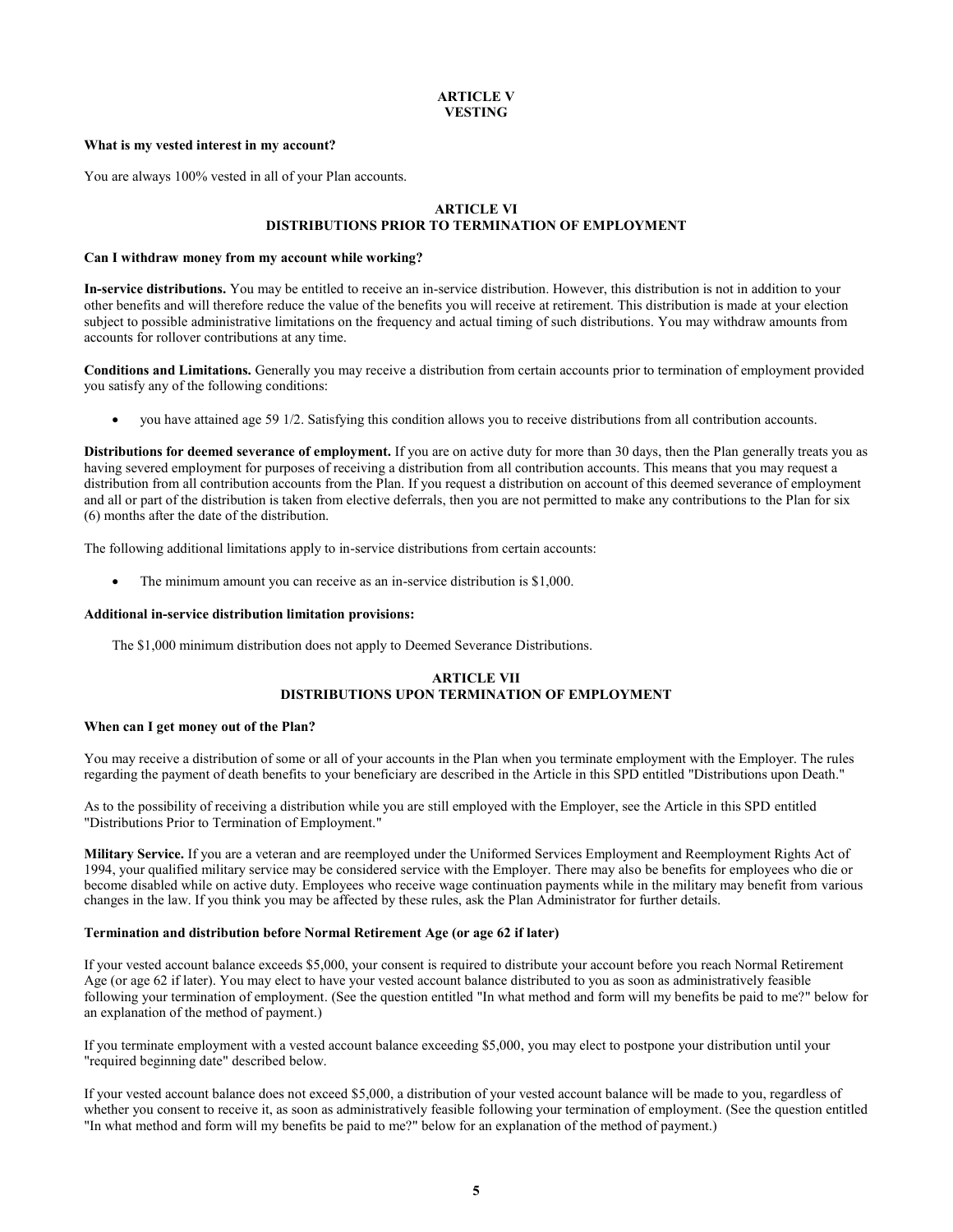Amounts in your rollover account will be considered as part of your benefit in determining whether the \$5,000 threshold for timing of payments described above has been exceeded as well as for determining if the value of your vested account balance exceeds the \$5,000 threshold used to determine whether you must consent to a distribution.

**Automatic Rollover of Certain Account Balances.** If your vested account balance does not exceed \$5,000, the Plan will distribute your account without your consent. If the amount of the distribution exceeds \$1,000 (including any rollover contribution) and you do not elect to either receive or roll over the distribution, your distribution will be directly rolled over to an IRA. See "Automatic IRA Rollover of Certain Account Balances" in the Article in this SPD entitled "Tax Treatment of Distributions."

## **Distribution on or after Normal Retirement Age (or age 62 if later)**

If you terminate employment with the Employer and will receive distribution on or after the later of age 62 or Normal Retirement Age, the Plan will distribute your account without your consent. The distribution will occur as soon as administratively feasible at the same time described above for other pre-62/Normal Retirement Age distributions not requiring your consent, but in any event distribution will be made no later than 60 days after the end of the Plan Year in which you terminate employment. Notwithstanding the foregoing, if your vested account balance exceeds \$5,000 (including rollover contributions), you may elect to postpone your distribution until your "required beginning date" described below.

# **What is Normal Retirement Age and what is the significance of reaching Normal Retirement Age?**

You will attain your Normal Retirement Age when you reach age 65.

# **What is Early Retirement Age and what is the significance of reaching Early Retirement Age?**

**Early Retirement Age.** Your Early Retirement Age is the later of the date you have attained age 55 or the date you have completed 5 Years of Service with the Employer. Your Years of Service will be determined using Years of Service for vesting.

# **What happens if I terminate employment due to disability?**

**Definition of disability.** Under the Plan, disability is defined as the inability to engage in any substantial gainful activity by reason of any medically determinable physical or mental impairment that can be expected to result in death or which has lasted or can be expected to last for a continuous period of not less than twelve months. The permanence and degree of such impairment must be supported by medical evidence. The Plan Administrator may require that your disability be determined by a licensed physician.

**Payment of benefits.** If you terminate employment because you become disabled, you will be entitled to your vested account balance under the Plan and the Plan will distribute your account balance in the same manner as for any other non-death related termination.

### **In what method and form will my benefits be paid to me?**

### **Termination and distribution before Normal Retirement Age (or age 62 if later)**

If you terminate employment and will receive a distribution before the later of age 62 or Normal Retirement Age and your vested account balance does not exceed \$5,000, then your vested account balance may only be distributed to you in a single lump-sum payment in cash.

If you terminate employment and will receive a distribution before the later of age 62 and Normal Retirement Age and your vested account balance exceeds \$5,000, you may elect to receive a distribution of your vested account balance in:

a single lump-sum payment in cash

In determining whether your vested account balance exceeds the \$5,000 dollar threshold, "rollovers" (and any earnings allocable to "rollover" contributions) will be taken into account.

### **Distribution on or after Normal Retirement Age (or age 62 if later)**

If you terminate employment and will receive distribution on or following the attainment of the later of age 62 or Normal Retirement Age, and your vested account balance (including rollovers) does not exceed \$5,000, you will receive distribution in the form of a single lumpsum payment in cash. If your balance exceeds \$5,000, you may elect to receive distribution as described above relating to termination before the later of age 62 and Normal Retirement Age, or you may elect to take installments but only with respect to lifetime minimum required distributions, over a period of not more than your assumed life expectancy (or your and your beneficiary's assumed life expectancies). (See "Required beginning date" below for an explanation of the commencement of minimum required distributions.) In determining whether your vested account balance exceeds the \$5,000 dollar threshold, "rollovers" (and any earnings allocable to "rollover" contributions) will be taken into account.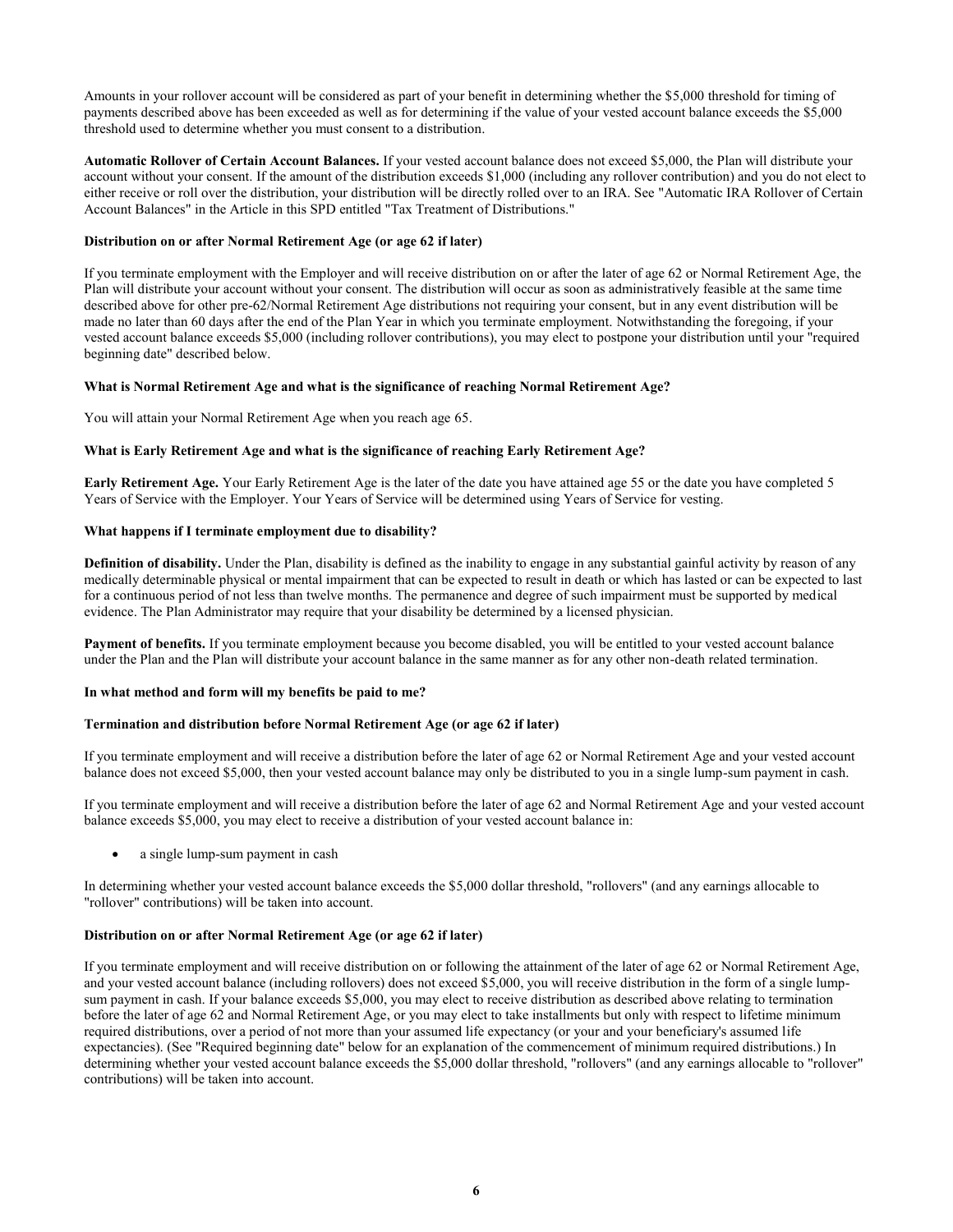### **Required beginning date**

As described above, you may delay the distribution of your vested account balance. However, if you elect to delay the distribution of your vested account balance, there are rules that require that certain minimum distributions be made from the Plan. If you are a 5% owner, distributions are required to begin not later than the April 1st following the end of the year in which you reach age 70 1/2. If you are not a 5% owner, distributions are required to begin not later than the April 1st following the later of the end of the year in which you reach age 70 1/2 or terminate employment. You should see the Plan Administrator if you think you may be affected by these rules.

## **ARTICLE VIII DISTRIBUTIONS UPON DEATH**

#### **What happens if I die while working for the Employer?**

If you die while still employed by the Employer, then your vested account balance will be used to provide your beneficiary with a death benefit.

### **Who is the beneficiary of my death benefit?**

You may designate a beneficiary of your Plan account on a form provided to you for this purpose by the Plan Administrator. If you do not designate a beneficiary, your account will be distributed as described below under "No beneficiary designation." If you are married, your spouse has certain rights to the death benefit. You should immediately report any change in your marital status to the Plan Administrator.

**Married Participant.** If you are married at the time of your death, your spouse will be the beneficiary of the entire death benefit unless you designate in writing a different beneficiary. IF YOU WISH TO DESIGNATE A BENEFICIARY OTHER THAN YOUR SPOUSE, YOUR SPOUSE MUST IRREVOCABLY CONSENT TO WAIVE ANY RIGHT TO THE DEATH BENEFIT. YOUR SPOUSE'S CONSENT MUST BE IN WRITING, BE WITNESSED BY A NOTARY OR A PLAN REPRESENTATIVE AND ACKNOWLEDGE THE SPECIFIC NON-SPOUSE BENEFICIARY.

### **Changes to designation.**

If, with spousal consent as required, you have designated someone other than your spouse as beneficiary and now wish to change your designation, see the Plan Administrator for details. In addition, you may elect a beneficiary other than your spouse without your spouse's consent if your spouse cannot be located.

**Divorce.** A divorce decree automatically revokes your designation of your spouse or former spouse as your beneficiary under the Plan unless a Qualified Domestic Relations Order provides otherwise. You should complete a form to make a new beneficiary designation if a divorce decree is issued. See the Plan Administrator for details if you think you may be affected by this provision.

**Unmarried Participant.** If you are not married, you may designate a beneficiary of your choosing.

No beneficiary designation. At the time of your death, if you have not designated a beneficiary or your beneficiary is not alive, the death benefit will be paid in the following order of priority to:

(a) your surviving spouse

(b) your children, including adopted children in equal shares (and if a child is not living, that child's share will be distributed to that child's living descendants)

- (c) your surviving parents, in equal shares
- (d) your estate

# **How will the death benefit be paid to my beneficiary?**

**Method/form of distribution.** The form of payment of the death benefit will be in cash. If the death benefit payable to a beneficiary does not exceed \$5,000, then the benefit may only be paid as a lump sum. If the death benefit exceeds \$5,000, your beneficiary may elect to have the death benefit paid in:

- a single lump-sum payment in cash
- annual installments at least equal to the required minimum distribution amount

**Timing of distribution.** Payment of the death benefit must begin by the end of the calendar year which follows the year of your death if your designated beneficiary is a person, unless you die before your required beginning date and your designated beneficiary elects to have the entire death benefit paid by the end of the fifth year following the year of your death as indicated below. If your designated beneficiary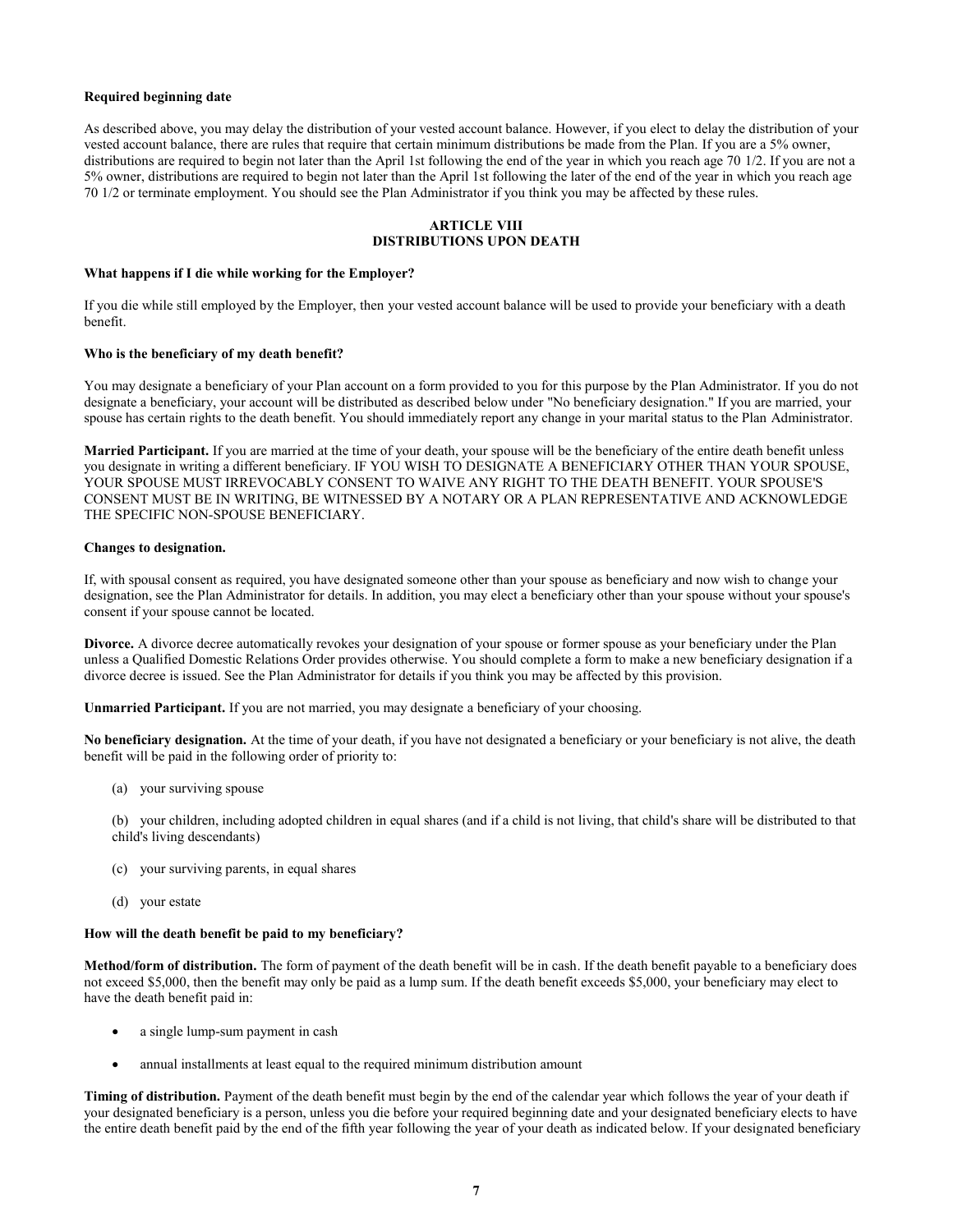is not a person, then your entire death benefit must generally be paid within five years after your death. If your spouse is the sole beneficiary, your spouse may delay the start of payments until the year in which you would have attained age 70 1/2.

#### **When must the last payment be made to my beneficiary (required minimum distributions)?**

The law generally restricts the ability of a retirement plan to be used as a method of deferring taxation for an unlimited period beyond the participant's life. Thus, there are rules that are designed to ensure that death benefits are distributable to beneficiaries within certain time periods. The application of these rules depends upon whether you die before or after your "required beginning date" as described above under "Required beginning date."

## **Death before required beginning date.**

Regardless of the method of distribution a beneficiary might otherwise be able to elect, if your designated beneficiary is a person (other than your estate or certain trusts), then minimum distributions of your death benefit must begin by the end of the calendar year which follows the year of your death and must be paid over a period not extending beyond your beneficiary's life expectancy. If your spouse is the sole beneficiary, your spouse may delay the start of payments until the year in which you would have attained age 70 1/2. However, instead of a life expectancy based distribution, your designated beneficiary may elect to have the entire death benefit paid by the end of the fifth year following the year of your death. Generally, if your beneficiary is not a person, then your entire death benefit must be paid within five years after your death.

#### **Death after required beginning date.**

If you die on or after your required beginning date, regardless of the method of distribution a beneficiary might otherwise be able to elect, payment must be made over a period which does not exceed the greater of the beneficiary's life expectancy or your remaining life expectancy (determined in accordance with applicable life expectancy tables and without regard to your actual death). If your beneficiary is not a person, your entire death benefit must be paid over a period not exceeding your remaining life expectancy (determined in accordance with applicable life expectancy tables and without regard to your actual death).

## **What happens if I terminate employment, commence payments and then die before receiving all of my benefits?**

Your beneficiary will be entitled to your remaining vested interest in the Plan at the time of your death. See the Plan Administrator for more information regarding the timing and method of payments that apply to your beneficiary.

## **ARTICLE IX TAX TREATMENT OF DISTRIBUTIONS**

#### **What are my tax consequences when I receive a distribution from the Plan?**

Generally, you must include any Plan distribution in your taxable income in the year in which you receive the distribution. The tax treatment may also depend on your age when you receive the distribution. Certain distributions made to you when you are under age 59 1/2 could be subject to an additional 10% tax.

#### **Can I elect a rollover to reduce or defer tax on my distribution?**

**Rollover or Direct Transfer.** You may reduce, or defer entirely, the tax due on your distribution through use of one of the following methods:

(a) **60-day rollover.** You may roll over all or a portion of the distribution to an Individual Retirement Account or Annuity (IRA) or another employer retirement plan willing to accept the rollover. This will result in no tax being due until you begin withdrawing funds from the IRA or other qualified employer plan. The rollover of the distribution, however, MUST be made within strict time frames (normally, within 60 days after you receive your distribution). Under certain circumstances, all or a portion of a distribution may not qualify for this rollover treatment. In addition, most distributions will be subject to mandatory federal income tax withholding at a rate of 20%. This will reduce the amount you actually receive. For this reason, if you wish to roll over all or a portion of your distribution amount, then the direct rollover option described in paragraph (b) below would be the better choice.

(b) **Direct rollover.** For most distributions, you may request that a direct transfer (sometimes referred to as a direct rollover) of all or a portion of a distribution be made to either an Individual Retirement Account or Annuity (IRA) or another employer retirement plan willing to accept the transfer. A direct transfer will generally result in no tax being due (unless you roll pre-tax accounts directly to a Roth IRA) until you withdraw funds from the IRA or other employer plan. Like the rollover, under certain circumstances all or a portion of the amount to be distributed may not qualify for this direct transfer. If you elect to actually receive the distribution rather than request a direct transfer, then in most cases 20% of the distribution amount will be withheld for federal income tax purposes.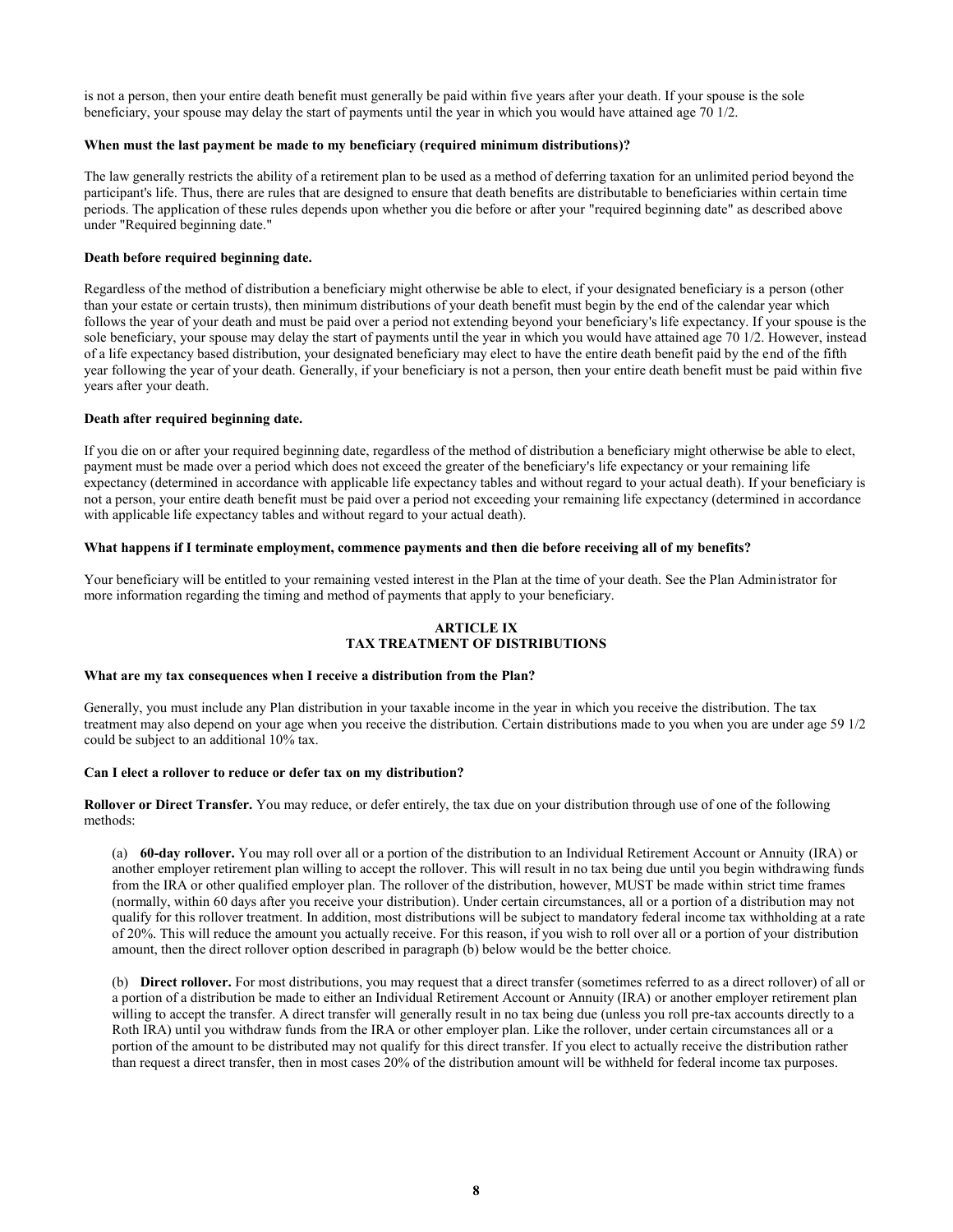#### **Automatic IRA Rollover of Certain Account Balances**

If a mandatory distribution is being made to you before the later of age 62 or Normal Retirement Age and your vested account balance does not exceed \$5,000 (including any rollover contribution), the Plan will distribute your vested portion in a single lump-sum payment in cash. However, you may elect whether to receive the distribution or to roll over the distribution to another retirement plan such as an individual retirement account ("IRA"). At the time of your termination of employment, the Plan Administrator will provide you with further information regarding your distribution rights. If the amount of the distribution exceeds \$1,000 (including any rollover contribution) and you do not elect either to receive or to roll over the distribution, the Plan automatically will roll over the distribution to an IRA. The IRA provider will invest the rollover funds in a type of investment designed to preserve principal and to provide a reasonable rate of return and liquidity (e.g., an interest-bearing account, a certificate of deposit or a money market fund). The IRA provider will charge your account for any expenses associated with the establishment and maintenance of the IRA and with the IRA investments. In addition, your beneficiary designation under the Plan, if any, will not apply to the rollover IRA. The IRA's terms will control in establishing a designated beneficiary under the IRA. You may transfer the IRA funds to any other IRA you choose. You may contact the Plan Administrator at the address and telephone number indicated in this SPD for further information regarding the Plan's automatic rollover provisions, the IRA provider and the fees and charges associated with the IRA.

# **Tax Notice.** WHENEVER YOU RECEIVE A DISTRIBUTION THAT IS AN ELIGIBLE ROLLOVER DISTRIBUTION, THE PLAN ADMINISTRATOR WILL DELIVER TO YOU A MORE DETAILED EXPLANATION OF THESE OPTIONS. HOWEVER, THE RULES WHICH DETERMINE WHETHER YOU QUALIFY FOR FAVORABLE TAX TREATMENT ARE VERY COMPLEX. YOU SHOULD CONSULT WITH QUALIFIED TAX COUNSEL BEFORE MAKING A CHOICE.

#### **ARTICLE X LOANS**

#### **Is it possible to borrow money from the Plan?**

No. Loans are not permitted from the Plan.

# **ARTICLE XI PROTECTED BENEFITS AND CLAIMS PROCEDURES**

#### **Are my benefits protected?**

As a general rule, your interest in your account, including your "vested interest," may not be alienated. This means that your interest may not be sold, used as collateral for a loan, given away or otherwise transferred (except at death to your beneficiary). In addition, your creditors (other than the IRS) may not attach, garnish or otherwise interfere with your benefits under the Plan.

#### **Are there any exceptions to the general rule?**

There are three exceptions to this general rule. The Plan Administrator must honor a qualified domestic relations order (QDRO). A QDRO is defined as a decree or order issued by a court that obligates you to pay child support or alimony, or otherwise allocates a portion of your assets in the Plan to your spouse, former spouse, children or other dependents. If a QDRO is received by the Plan Administrator, all or a portion of your benefits may be used to satisfy that obligation. The Plan Administrator will determine the validity of any domestic relations order received. You and your beneficiaries can obtain from the Plan Administrator, without charge, a copy of the procedure used by the Plan Administrator to determine whether a qualified domestic relations order is valid.

The second exception applies if you are involved with the Plan's operation. If you are found liable for any action that adversely affects the Plan, the Plan Administrator can offset your benefits by the amount that you are ordered or required by a court to pay the Plan. All or a portion of your benefits may be used to satisfy any such obligation to the Plan.

The last exception applies to Federal tax levies and judgments. The Federal government is able to use your interest in the Plan to enforce a Federal tax levy and to collect a judgment resulting from an unpaid tax assessment.

#### **Can the Employer amend the Plan?**

The Employer has the right to amend the Plan at any time. In no event, however, will any amendment authorize or permit any part of the Plan assets to be used for purposes other than the exclusive benefit of participants or their beneficiaries. Additionally, no amendment will cause any reduction in the amount credited to your account.

#### **What happens if the Plan is discontinued or terminated?**

Although the Employer intends to maintain the Plan indefinitely, the Employer reserves the right to terminate the Plan at any time. Upon termination, no further contributions will be made to the Plan and all amounts credited to your accounts will continue to be 100% vested. The Employer will direct the distribution of your accounts in a manner permitted by the Plan as soon as practicable. You will be notified if the Plan is terminated.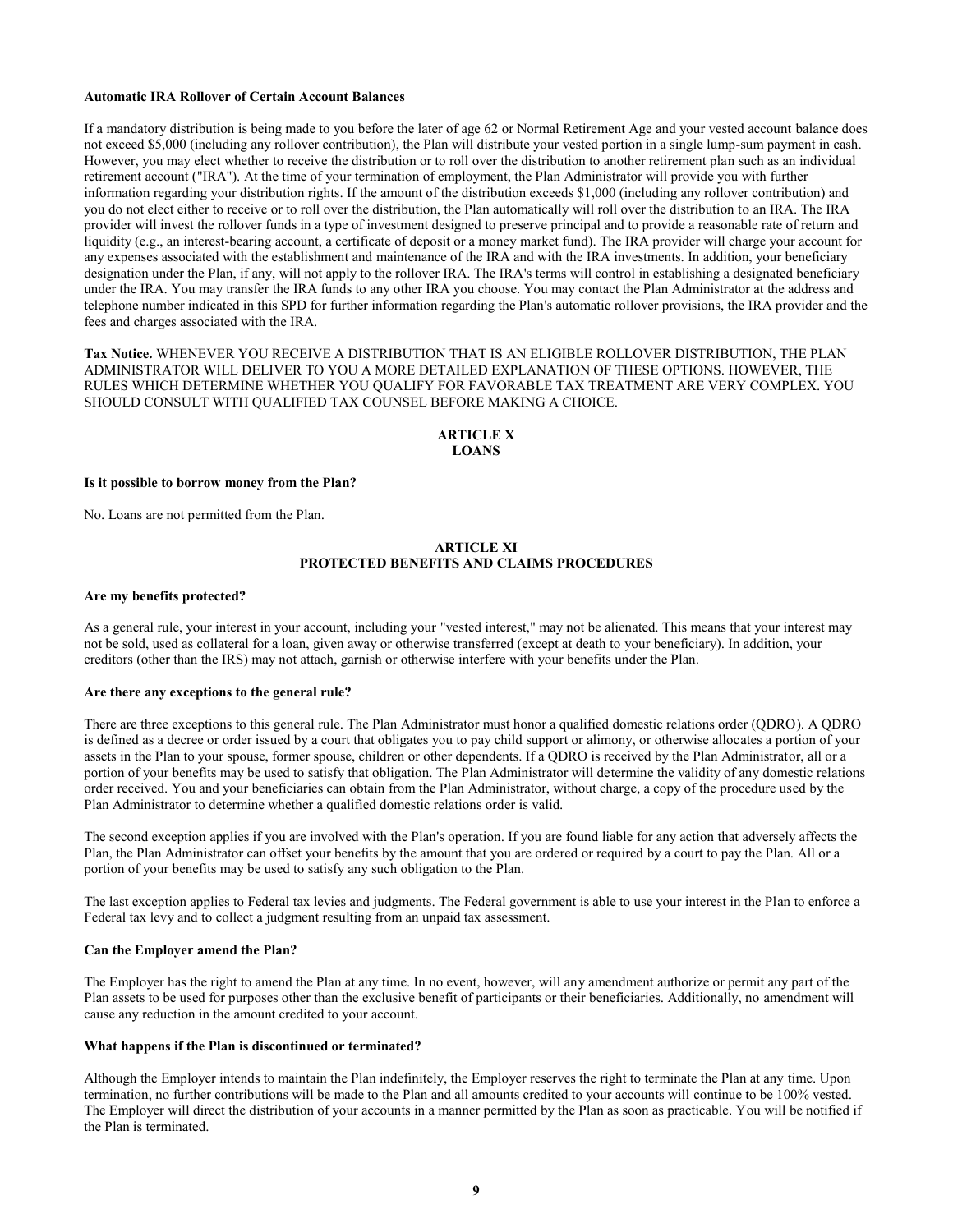#### **How do I submit a claim for Plan benefits?**

You may file a claim for benefits by submitting a written request for benefits to the Plan Administrator. You should contact the Plan Administrator to see if there is an applicable distribution form that must be used. If no specific form is required or available, then your written request for a distribution will be considered a claim for benefits. In the case of a claim for disability benefits, if disability is determined by the Plan Administrator (rather than by a third party such as the Social Security Administration), then you must also include with your claim sufficient evidence to enable the Plan Administrator to make a determination on whether you are disabled.

Decisions on the claim will be made within a reasonable period of time appropriate to the circumstances. "Days" means calendar days. If the Plan Administrator determines the claim is valid, then you will receive a statement describing the amount of benefit, the method or methods of payment, the timing of distributions and other information relevant to the payment of the benefit.

For purposes of the claims procedures described below, "you" refers to you, your authorized representative, or anyone else entitled to benefits under the Plan (such as a beneficiary). A document, record, or other information will be considered relevant to a claim if it:

- was relied upon in making the benefit determination;
- was submitted, considered, or generated in the course of making the benefit determination, without regard to whether it was relied upon in making the benefit determination;
- demonstrated compliance with the administrative processes and safeguards designed to ensure and to verify that benefit determinations are made in accordance with Plan documents and Plan provisions have been applied consistently with respect to all claimants; or
- constituted a statement of policy or guidance with respect to the Plan concerning the denied treatment option or benefit.

The Plan may offer additional voluntary appeal and/or mandatory arbitration procedures other than those described below. If applicable, the Plan will not assert that you failed to exhaust administrative remedies for failure to use the voluntary procedures, any statute of limitations or other defense based on timeliness is tolled during the time a voluntary appeal is pending; and the voluntary process is available only after exhaustion of the appeals process described in this section. If mandatory arbitration is offered by the Plan, the arbitration must be conducted instead of the appeal process described in this section, and you are not precluded from challenging the decision under ERISA §501(a) or other applicable law.

## **What if my benefits are denied?**

Your request for Plan benefits will be considered a claim for Plan benefits, and it will be subject to a full and fair review. If your claim is wholly or partially denied, the Plan Administrator will provide you with a written or electronic notification of the Plan's adverse determination. This written or electronic notification must be provided to you within a reasonable period of time, but not later than 90 days (except as provided below for disability claims) after the receipt of your claim by the Plan Administrator, unless the Plan Administrator determines that special circumstances require an extension of time for processing your claim. If the Plan Administrator determines that an extension of time for processing is required, written notice of the extension will be furnished to you prior to the termination of the initial 90-day period. In no event will such extension exceed a period of 90 days from the end of such initial period. The extension notice will indicate the special circumstances requiring an extension of time and the date by which the Plan expects to render the benefit determination.

In the case of a claim for disability benefits, if disability is determined by the Plan Administrator (rather than a third party such as the Social Security Administration), then instead of the above, the initial claim must be resolved within 45 days of receipt by the Plan. A Plan may, however, extend this decision-making period for an additional 30 days for reasons beyond the control of the Plan. The Plan will notify you of the extension prior to the end of the 45-day period. If, after extending the time period for a first period of 30 days, the Plan Administrator determines that it will still be unable, for reasons beyond the control of the Plan, to make a decision within the extension period, the Plan may extend decision making for a second 30-day period. Appropriate notice will be provided to you before the end of the first 45 days and again before the end of each succeeding 30-day period. This notice will explain the circumstances requiring the extension and the date the Plan Administrator expects to render a decision. It will explain the standards on which entitlement to the benefits is based, the unresolved issues that prevent a decision, the additional issues that prevent a decision, and the additional information needed to resolve the issues. You will have 45 days from the date of receipt of the Plan Administrator's notice to provide the information required.

If the Plan Administrator determines that all or part of the claim should be denied (an "adverse benefit determination"), it will provide a notice of its decision in written or electronic form explaining your appeal rights. An "adverse benefit determination" also includes a rescission, which is a retroactive cancellation or termination of entitlement to disability benefits. The notice will be provided in a culturally and linguistically appropriate manner and will state:

- (a) The specific reason or reasons for the adverse determination.
- (b) Reference to the specific Plan provisions on which the determination was based.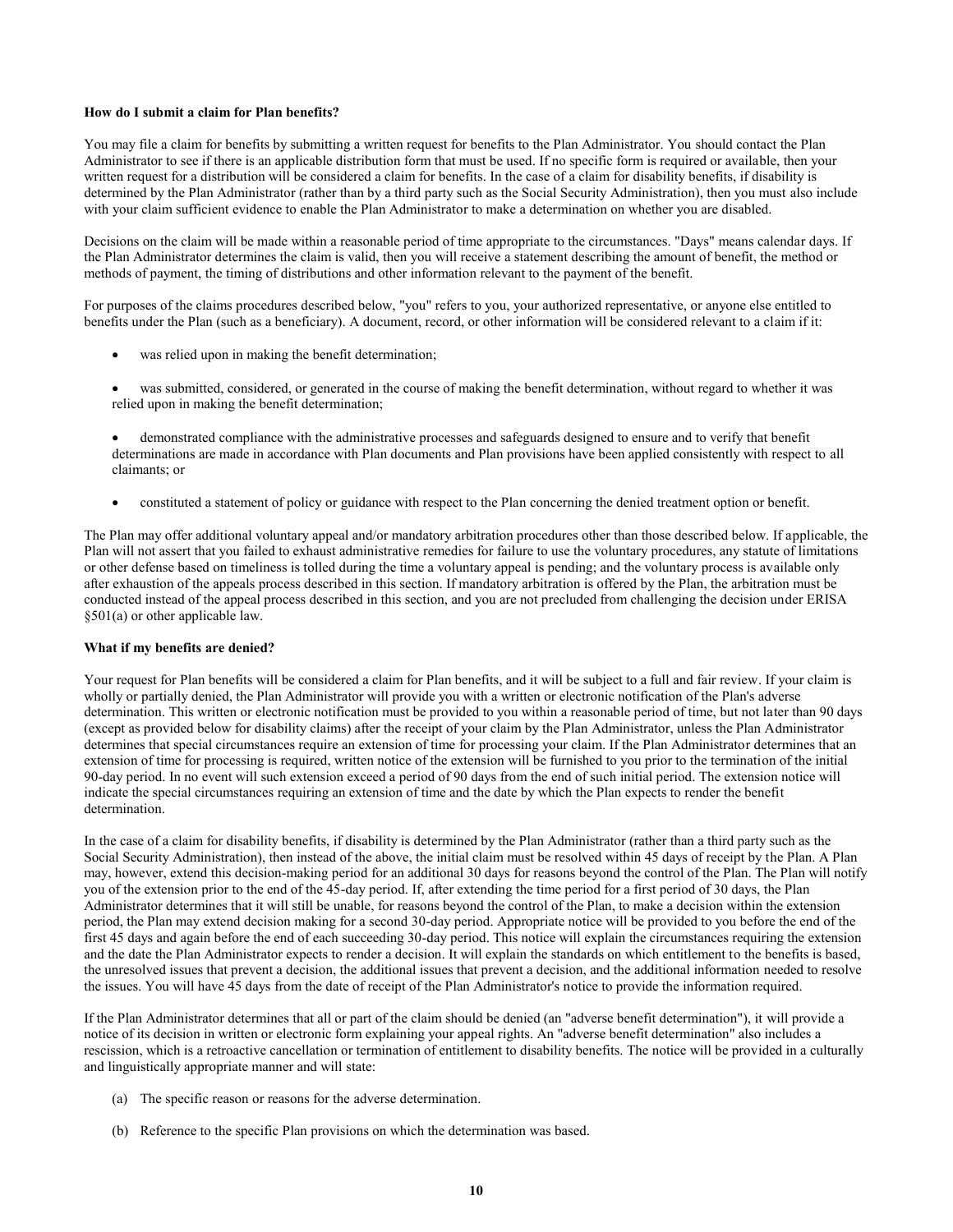(c) A description of any additional material or information necessary for you to perfect the claim and an explanation of why such material or information is necessary.

(d) A description of the Plan's review procedures and the time limits applicable to such procedures. This will include a statement of your right to bring a civil action under section 502(a) of ERISA following an adverse benefit determination on review.

(e) In the case of a claim for disability benefits, if disability is determined by the Plan Administrator (rather than a third party such as the Social Security Administration, then the following additional information will be provided:

- (i) A discussion of the decision, including an explanation of the basis for disagreeing with or not following:
	- The views you presented to the Plan of health care professionals treating the claimant and vocational professionals who evaluated you;
	- The views of medical or vocational experts whose advice was obtained on behalf of the Plan in connection with an adverse benefit determination, without regard to whether the advice was relied upon in making the benefit determination; or
	- A disability determination made by the Social Security Administration and presented by you to the Plan.

(ii) Either the internal rules, guidelines, protocols, or other similar criteria relied upon to make a determination, or a statement that such rules, guidelines, protocols, or other criteria do not exist.

(iii) If the adverse benefit determination is based on a medical necessity or experimental treatment and/or investigational treatment or similar exclusion or limit, an explanation of the scientific or clinical judgment for the determination, applying the terms of the Plan to your medical circumstances. If this is not practical, a statement will be included that such explanation will be provided to you free of charge, upon request.

(iv) A statement that you are entitled to receive, upon request and free of charge, reasonable access to, and copies of, all documents, records, and other information relevant to the claim.

If your claim has been denied, and you want to submit your claim for review, you must follow the claims review procedure in the next question.

#### **What is the claims review procedure?**

Upon the denial of your claim for benefits, you may file your claim for review, in writing, with the Plan Administrator.

(a) YOU MUST FILE THE CLAIM FOR REVIEW NO LATER THAN 60 DAYS (EXCEPT AS PROVIDED BELOW FOR DISABILITY CLAIMS) AFTER YOU HAVE RECEIVED WRITTEN NOTIFICATION OF THE DENIAL OF YOUR CLAIM FOR BENEFITS.

IF YOUR CLAIM IS FOR DISABILITY BENEFITS AND DISABILITY IS DETERMINED BY THE PLAN ADMINISTRATOR (RATHER THAN A THIRD PARTY SUCH AS THE SOCIAL SECURITY ADMINISTRATION), THEN INSTEAD OF THE ABOVE, YOU MUST FILE THE CLAIM FOR REVIEW NOT LATER THAN 180 DAYS FOLLOWING RECEIPT OF NOTIFICATION OF AN ADVERSE BENEFIT DETERMINATION. IN THE CASE OF AN ADVERSE BENEFIT DETERMINATION REGARDING A RESCISSION OF COVERAGE, YOU MUST REQUEST A REVIEW WITHIN 90 DAYS OF THE NOTICE.

(b) You may submit written comments, documents, records, and other information relating to your claim for benefits.

(c) You will be provided, upon request and free of charge, reasonable access to, and copies of, all documents, records, and other information relevant to your claim for benefits.

(d) Your claim for review must be given a full and fair review. This review will take into account all comments, documents, records, and other information submitted by you relating to your claim, without regard to whether such information was submitted or considered in the initial benefit determination.

In addition to the claims review procedure above, if your claim is for disability benefits and disability is determined by the Plan Administrator (rather than a third party such as the Social Security Administration), then:

(a) Your claim will be reviewed without deference to the initial adverse benefit determination and the review will be conducted by an appropriate named fiduciary of the Plan who is neither the individual who made the adverse benefit determination that is the subject of the appeal, nor the subordinate of such individual.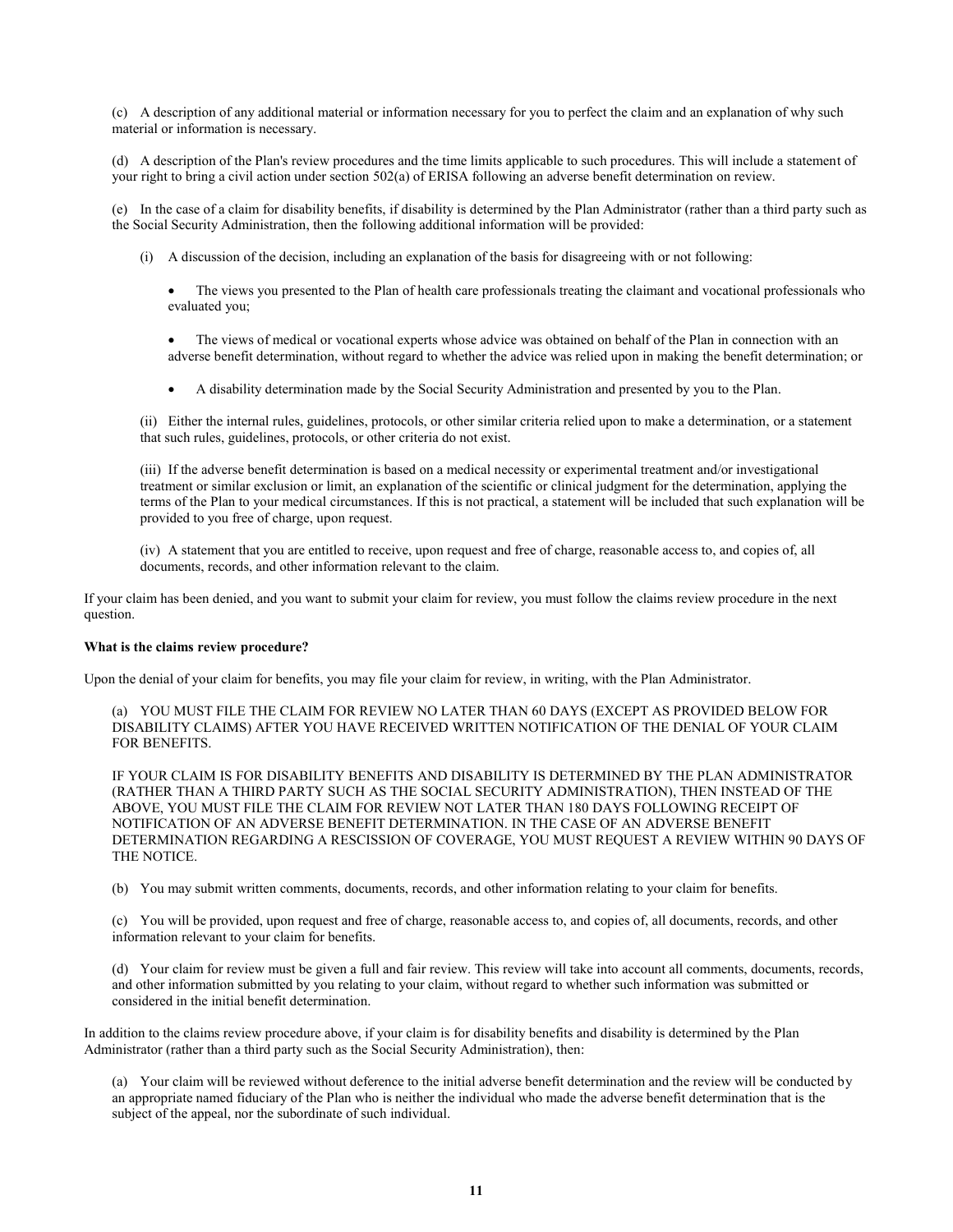(b) If the initial adverse benefit determination was based on a medical judgment, including determinations with regard to whether a particular treatment, drug, or other item is experimental, investigational, or not medically necessary or appropriate, the fiduciary will consult with a health care professional who was neither involved in or subordinate to the person who made the original benefit determination. This health care professional will have appropriate training and experience in the field of medicine involved in the medical judgment. Additionally, medical or vocational experts whose advice was obtained on behalf of the Plan in connection with the initial determination will be identified.

(c) Any medical or vocational experts whose advice was obtained on behalf of the Plan in connection with your adverse benefit determination will be identified, without regard to whether the advice was relied upon in making the benefit determination.

(d) If the Plan considers, relies upon or creates any new or additional evidence during the review of the adverse benefit determination, the Plan will provide such new or additional evidence to you, free of charge, as soon as possible and sufficiently in advance of the time within which a determination on review is required to allow you time to respond.

(e) Before the Plan issues an adverse benefit determination on review that is based on a new or additional rationale, the Plan Administrator must provide you with a copy of the rationale at no cost to you. The rationale must be provided as soon as possible and sufficiently in advance of the time within which a final determination on appeal is required to allow you time to respond.

The Plan Administrator will provide you with written or electronic notification of the Plan's benefit determination on review. The Plan Administrator must provide you with notification of this denial within 60 days (45 days with respect to claims relating to the determination of disability benefits) after the Plan Administrator's receipt of your written claim for review, unless the Plan Administrator determines that special circumstances require an extension of time for processing your claim. In such a case, you will be notified, before the end of the initial review period, of the special circumstances requiring the extension and the date a decision is expected. If an extension is provided, the Plan Administrator must notify you of the determination on review no later than 120 days (or 90 days with respect to claims relating to the determination of disability benefits).

The Plan Administrator will provide written or electronic notification to you in a culturally and linguistically appropriate manner. If the initial adverse benefit determination is upheld on review, the notice will include:

- (a) The specific reason or reasons for the adverse determination.
- (b) Reference to the specific Plan provisions on which the benefit determination was based.

(c) A statement that you are entitled to receive, upon request and free of charge, reasonable access to, and copies of, all documents, records, and other information relevant to your claim for benefits.

(d) In the case of a claim for disability benefits, if disability is determined by the Plan Administrator (rather than a third party such as the Social Security Administration):

(i) Either the specific internal rules, guidelines, protocols, or other similar criteria relied upon to make the determination, or a statement that such rules, guidelines, protocols, or criteria do not exist.

(ii) If the adverse benefit determination is based on a medical necessity or experimental treatment and/or investigational treatment or similar exclusion or limit, an explanation of the scientific or clinical judgment for the determination, applying the terms of the Plan to your medical circumstances. If this is not practical, a statement will be included that such explanation will be provided to you free of charge, upon request.

(iii) A statement of your right to bring a civil action under section 502(a) of ERISA and, if the Plan imposes a contractual limitations period that applies to your right to bring such an action, a statement to that effect which includes the calendar date on which such limitation expires on the claim.

If the Plan offers voluntary appeal procedures, a description of those procedures and your right to obtain sufficient information about those procedures upon request to enable you to make an informed decision about whether to submit to such voluntary appeal. These procedures will include a description of your right to representation, the process for selecting the decision maker and the circumstances, if any, that may affect the impartiality of the decision maker. No fees or costs will be imposed on you as part of the voluntary appeal. A decision whether to use the voluntary appeal process will have no effect on your rights to any other Plan benefits.

(iv) A discussion of the decision, including an explanation of the basis for disagreeing with or not following:

 the views presented by the claimant to the Plan of health care professionals treating you and vocational professionals who evaluated you;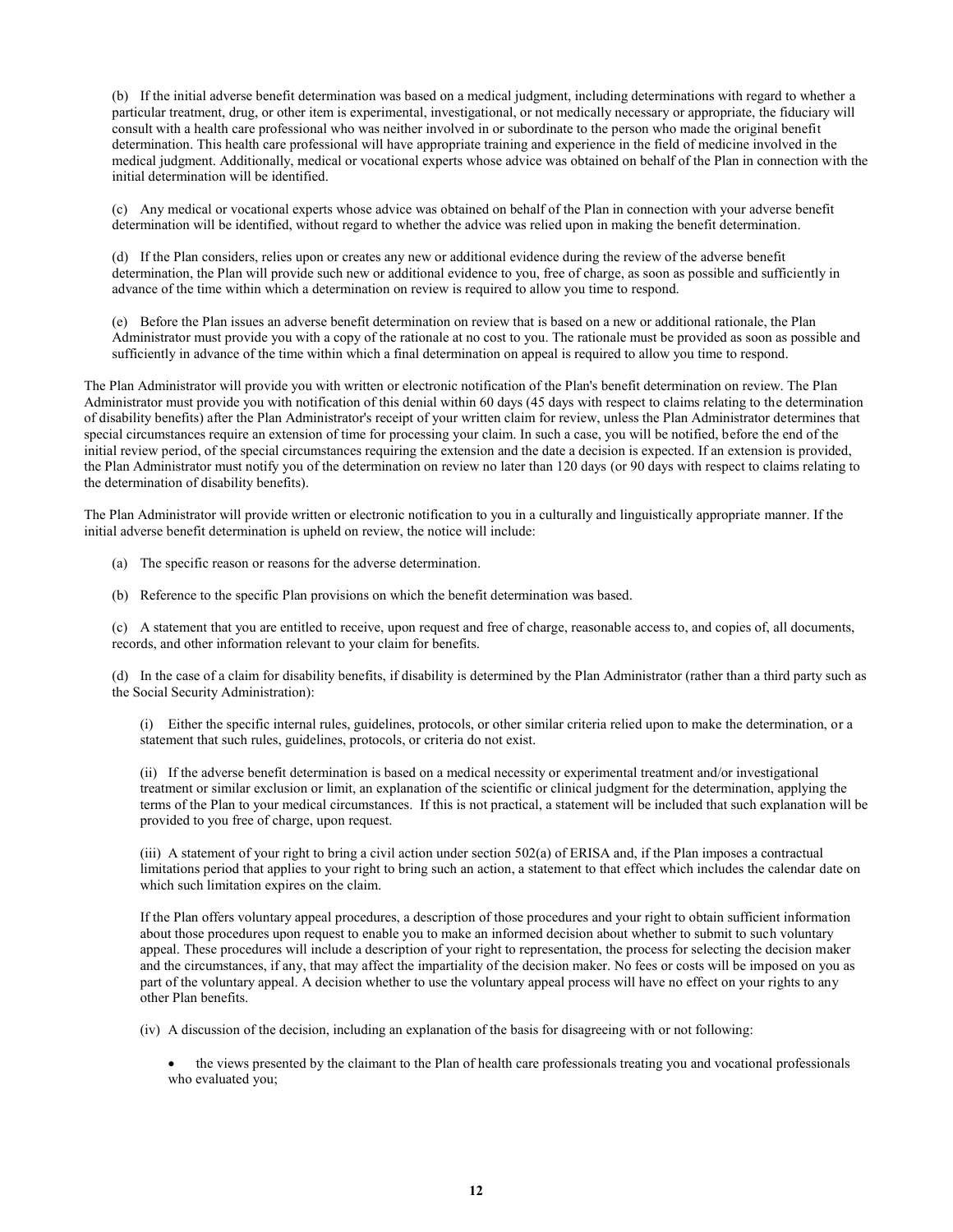- the views of medical or vocational experts whose advice was obtained on behalf of the Plan in connection with an adverse benefit determination, without regard to whether the advice was relied upon in making the benefit determination; or
- a disability determination made by the Social Security Administration and presented by you to the Plan.

If you have a claim for benefits which is denied, then you may file suit in a state or Federal court. However, in order to do so, you must file the suit no later than 180 days after the date of the Plan Administrator's final determination denying your claim.

### **What are my rights as a Plan participant?**

As a participant in the Plan you are entitled to certain rights and protections under the Employee Retirement Income Security Act of 1974 (ERISA). ERISA provides that all Plan participants are entitled to:

(a) Examine, without charge, at the Plan Administrator's office and at other specified locations, all documents governing the Plan, including collective bargaining agreements and insurance contracts, if any, and a copy of the latest annual report (Form 5500 Series) filed by the Plan with the U.S. Department of Labor and available at the Public Disclosure Room of the Employee Benefits Security Administration.

(b) Obtain, upon written request to the Plan Administrator, copies of documents governing the operation of the Plan, including collective bargaining agreements and insurance contracts, if any, and copies of the latest annual report (Form 5500 Series) and updated summary plan description. The Plan Administrator may make a reasonable charge for the copies.

(c) Receive a summary of the Plan's annual financial report. The Plan Administrator is required by law to furnish each participant with a copy of this summary annual report.

In addition to creating rights for Plan participants, ERISA imposes duties upon the people who are responsible for the operation of the Plan. The people who operate your Plan, called "fiduciaries" of the Plan, have a duty to do so prudently and in the interest of you and other Plan participants and beneficiaries. No one, including the Employer or any other person, may fire you or otherwise discriminate against you in any way to prevent you from obtaining a pension benefit or exercising your rights under ERISA.

If your claim for a pension benefit is denied or ignored, in whole or in part, you have a right to know why this was done, to obtain copies of documents relating to the decision without charge, and to appeal any denial, all within certain time schedules.

Under ERISA, there are steps you can take to enforce the above rights. For instance, if you request a copy of Plan documents or the latest annual report from the Plan and do not receive them within 30 days, you may file suit in a Federal court. In such a case, the court may require the Plan Administrator to provide the materials and pay you up to \$110.00 a day until you receive the materials, unless the materials were not sent because of reasons beyond the control of the Plan Administrator.

If you have a claim for benefits which is denied or ignored, in whole or in part, you may file suit in a state or Federal court. In addition, if you disagree with the Plan's decision or lack thereof concerning the qualified status of a domestic relations order or a medical child support order, you may file suit in Federal court. You and your beneficiaries can obtain, without charge, a copy of the Plan's QDRO procedures from the Plan Administrator.

If it should happen that the Plan's fiduciaries misuse the Plan's money, or if you are discriminated against for asserting your rights, you may seek assistance from the U.S. Department of Labor, or you may file suit in a Federal court. The court will decide who should pay court costs and legal fees. If you are successful, the court may order the person you have sued to pay these costs and fees. If you lose, the court may order you to pay these costs and fees, for example, it finds your claim is frivolous.

### **What can I do if I have questions or my rights are violated?**

If you have any questions about the Plan, you should contact the Plan Administrator. If you have any questions about this statement or about your rights under ERISA, or if you need assistance in obtaining documents from the Plan Administrator, you should contact the nearest office of the Employee Benefits Security Administration, U.S. Department of Labor, listed in the telephone directory or the Division of Technical Assistance and Inquiries, Employee Benefits Security Administration, U.S. Department of Labor, 200 Constitution Avenue, N.W., Washington, D.C. 20210. You may also obtain certain publications about your rights and responsibilities under ERISA by calling the publications hotline of the Employee Benefits Security Administration.

# **ARTICLE XII GENERAL INFORMATION ABOUT THE PLAN**

There is certain general information which you may need to know about the Plan. This information has been summarized for you in this Article.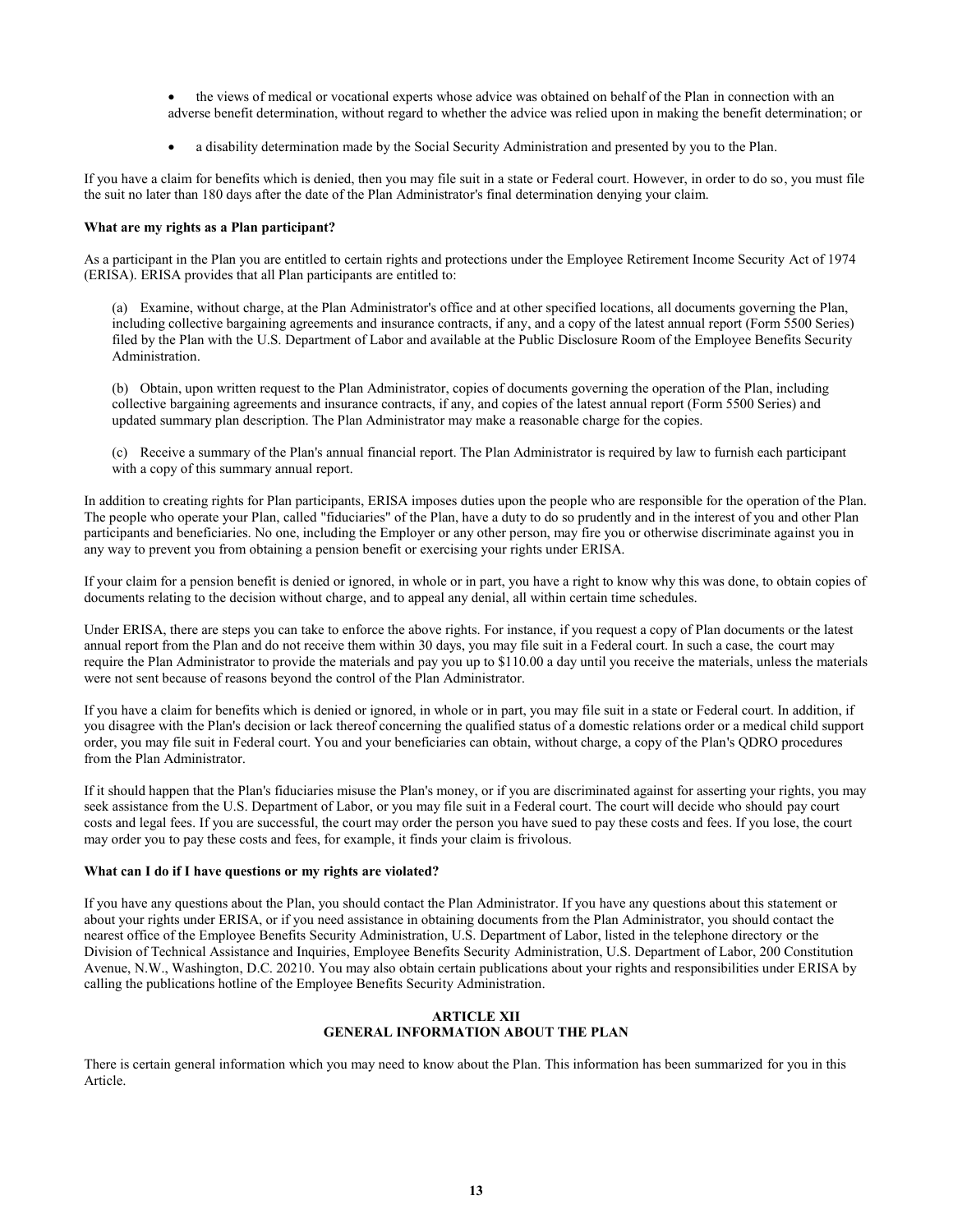## **Plan Name**

The full name of the Plan is C4 Planning Solutions, L.L.C. Retirement Plan.

## **Plan Number**

The Employer has assigned Plan Number 001 to your Plan.

# **Plan Effective Dates**

This Plan was originally effective on January 1, 2009. The amended and restated provisions of the Plan become effective on January 1, 2015.

# **Other Plan Information**

Valuations of the Plan assets are made annually on the last day of the Plan Year. In addition, valuations of all contributions are made every business day. The Plan Administrator also may require more frequent valuations.

The Plan's records are maintained on a twelve-month period of time. This is known as the Plan Year. The Plan Year ends on December 31st.

The Plan and Trust will be governed by the laws of the state of the Employer's principal place of business to the extent not governed by federal law.

Benefits provided by the Plan are NOT insured by the Pension Benefit Guaranty Corporation (PBGC) under Title IV of the Employee Retirement Income Security Act of 1974 because the insurance provisions under ERISA are not applicable to this type of Plan.

Service of legal process may be made upon the Employer. Service of legal process may also be made upon the Trustee or Plan Administrator.

# **Employer Information**

The Employer's name, address, business telephone number and identification number are:

C4 Planning Solutions, L.L.C. 4914 Deans Bridge Road Blythe, Georgia 30805 706-592-1520 58-2539411

### **Plan Administrator Information**

The Plan Administrator is responsible for the day-to-day administration and operation of the Plan. For example, the Plan Administrator maintains the Plan records, including your account information, provides you with the forms you need to complete for Plan participation, and directs the payment of your account at the appropriate time. The Plan Administrator will also allow you to review the formal Plan document and certain other materials related to the Plan. If you have any questions about the Plan or your participation, you should contact the Plan Administrator. The Plan Administrator may designate other parties to perform some duties of the Plan Administrator.

The Plan Administrator has the complete power, in its sole discretion, to determine all questions arising in connection with the administration, interpretation, and application of the Plan (and any related documents and underlying policies). Any such determination by the Plan Administrator is conclusive and binding upon all persons.

The name, address and business telephone number of the Plan's Administrator are:

C4 Planning Solutions, L.L.C. 4914 Deans Bridge Road Blythe, Georgia 30805 706-592-1520

### **Plan Trustee Information and Plan Funding Medium**

All money that is contributed to the Plan is held in a trust fund. The Trustee is responsible for the safekeeping of the trust fund and must hold and invest Plan assets (unless the investment of assets is subject to Participant or other direction) in a prudent manner and in the best interest of you and your beneficiaries. The trust fund established by the Plan's Trustee(s) will be the funding medium used for the accumulation of assets from which benefits will be distributed. While all the Plan assets are held in a trust fund, the Plan Administrator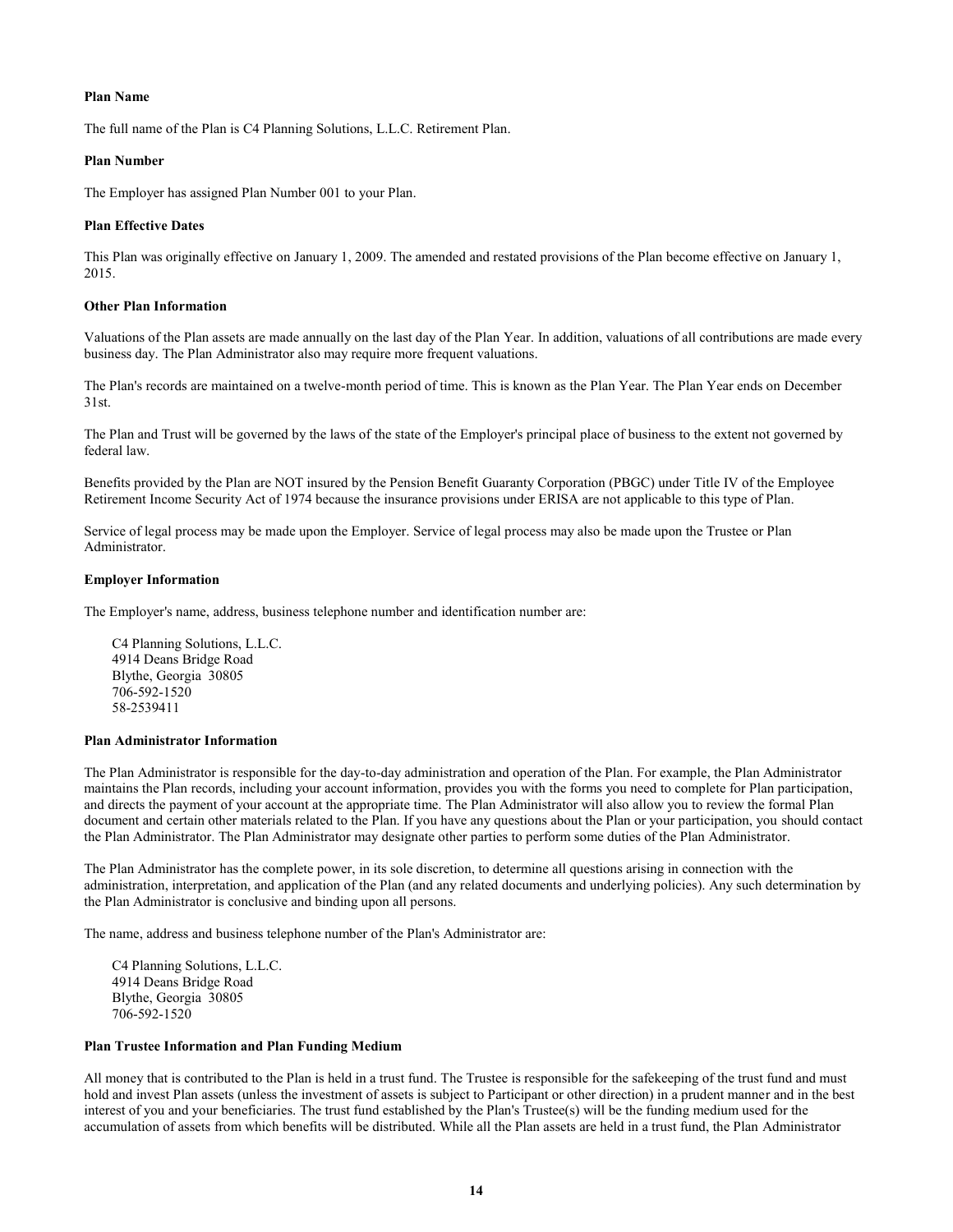separately accounts for each Participant's interest in the Plan. If there is more than one Trustee, they will collectively be referred to as Trustee throughout this Summary Plan Description.

The Plan's Trustee is:

Delaware Charter Guarantee & Trust Company d/b/a Principal Trust Company 1013 Centre Road Wilmington, Delaware 19805-1265

The business telephone number for the Plan's Trustee is:

(800) 547-7754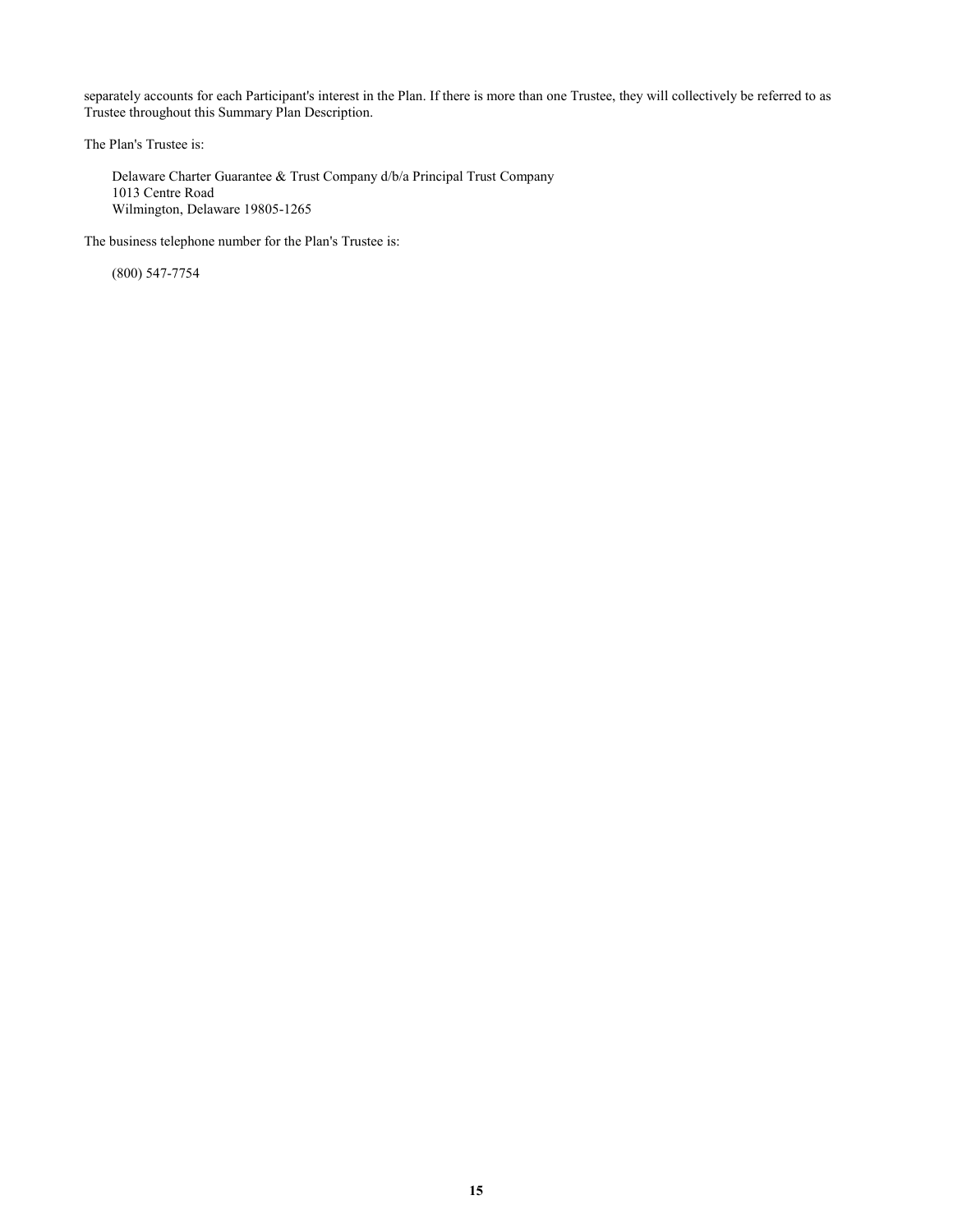## **C4 PLANNING SOLUTIONS, L.L.C. RETIREMENT PLAN**

## **COMMON QUESTIONS ABOUT OUR 401(K) PLAN**

#### **Introduction**

The following questions and answers highlight some of the important parts of our Plan. Remember, these are only highlights. The Summary Plan Description ("SPD") describes the Plan in much greater detail. If you have any questions about these highlights, the SPD, or the Plan, you should ask the Plan Administrator.

- **Q.** Why is the Employer sponsoring a 401(k) plan?
- **A.** The Employer is sponsoring this Plan so that you may save for retirement. This Plan is a type of qualified retirement plan commonly referred to as a 401(k) Plan. As a participant under the Plan, you may elect to contribute a portion of your compensation to the Plan. In addition, the Employer may make contributions to the Plan on your behalf.
- **Q.** How do I participate in the Plan?
- **A.** Provided you are not an Excluded Employee, you may begin participating under the Plan once you have satisfied the eligibility requirements and reached your Entry Date. The following describes Excluded Employees, the eligibility requirements and Entry Date that apply.

#### **All Contributions**

**Excluded Employees.** There are no Excluded Employees for purposes of participation in the Plan.

However, if you are a leased employee, you are only entitled to participate in the Plan for the following contribution types, provided you satisfy the eligibility and Entry Date requirements for that contribution type:

All contribution types

**Eligibility Conditions.** You will be eligible to participate in the Plan when you have completed 3 month(s) of service and have attained age 21. However, you will actually participate in the Plan once you reach the Entry Date as described below.

**Entry Date.** Your Entry Date will be the first day of the month coinciding with or next following the date you satisfy the eligibility requirements.

- **Q.** What are elective deferrals and how do I contribute them to the Plan?
- **A. Elective Deferrals.** As a participant under the Plan, you may elect to reduce your compensation by a specific percentage or dollar amount and have that amount contributed to the Plan on a pre-tax basis. This amount is referred to as an elective deferral. Your taxable income is reduced by the deferral contribution so you pay less in federal income taxes. Later, when the Plan distributes the deferrals and earnings, you will pay the taxes on those deferrals and the earnings. Therefore, federal income taxes on the deferral contributions and on the earnings are only postponed. Eventually, you will have to pay taxes on these amounts. However, the amount you defer is counted as compensation for Social Security taxes.

You will receive additional amounts from the Employer if you do contribute.

- **Q.** When will I receive payments from the Plan?
- **A.** The Plan is designed to encourage you to stay with the Employer until retirement. If you terminate employment with the Employer on or after Normal Retirement Age (or age 62 if later), the Plan will distribute your account without your consent. The distribution will occur as soon as administratively feasible at the same time described below for other (pre 62/Normal Retirement Age) distributions made after termination of employment not requiring your consent, but in any event distribution will be made no later than 60 days after the end of the Plan Year in which you terminate employment. Notwithstanding the foregoing, if your vested account balance exceeds \$5,000 (including rollover contributions), you may elect to postpone your distribution until your "required beginning date" for required minimum distributions. (See "Required beginning date" under "In what method and form will my benefits be paid to me?" in the Article in the SPD entitled "Distributions upon Termination of Employment" for an explanation of the commencement of minimum required distributions.)

You will attain your Normal Retirement Age when you reach age 65.

Your Early Retirement Age is the later of the date you have attained age 55 or the date you have completed 5 Years of Service with the Employer. Your Years of Service will be determined using Years of Service for vesting. If you reach your Early Retirement Age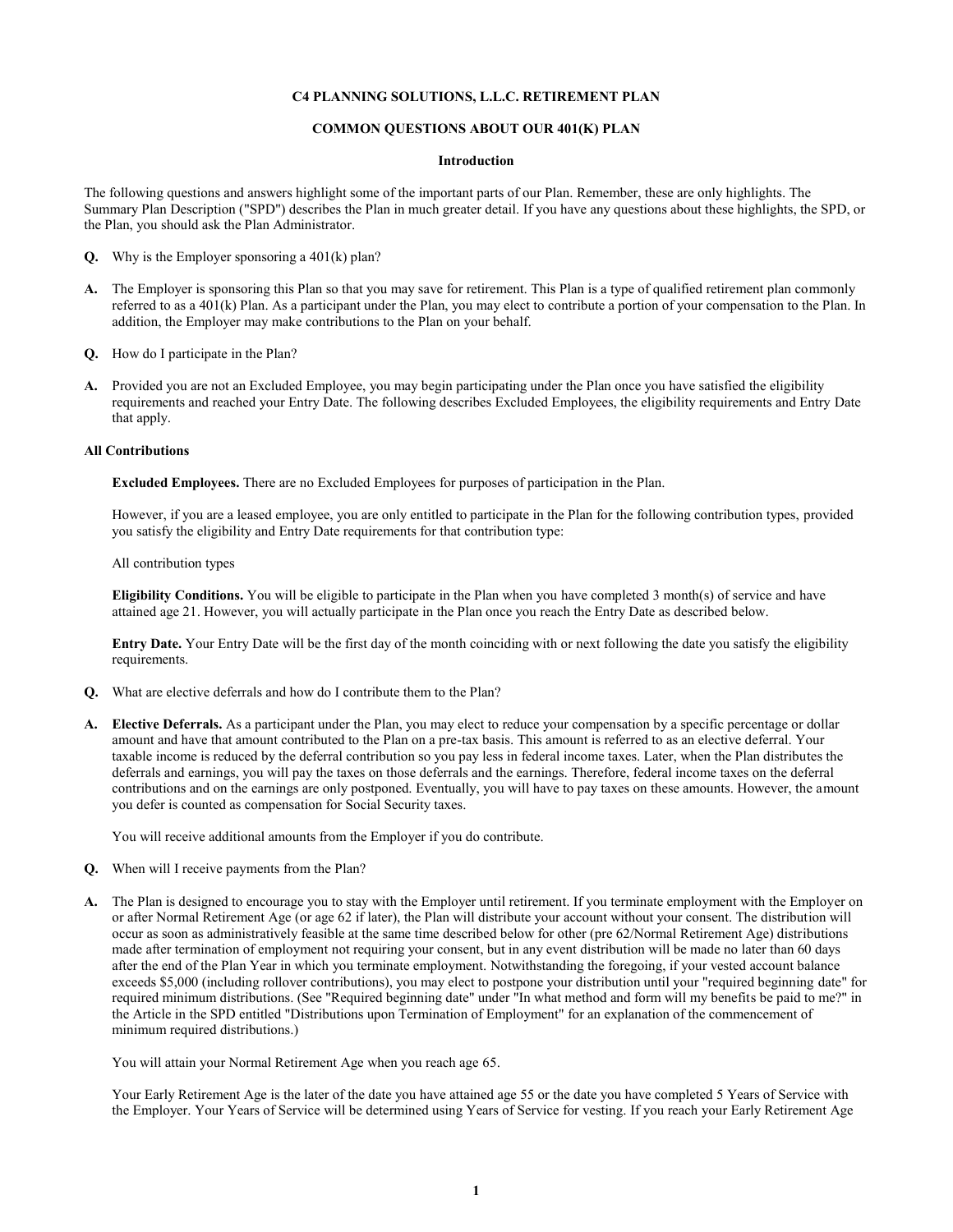before Normal Retirement Age the distribution of your account will occur at the same time described below for other distributions made after termination of employment.

- **Q.** How much will I be paid when I terminate employment?
- **A.** The amount you are paid when you terminate employment will be based upon the amount of money the Employer has put into the Plan for you (including your elective deferrals), plus or minus any earnings or losses and also on your vesting. You should review the Article in the SPD entitled "Employer Contributions" for an explanation of how the Employer makes contributions to the Plan and how they are shared by eligible employees.
- **Q.** How will payments be made when I terminate employment?
- **A.** If your vested account balance does not exceed \$5,000, then your vested account balance may only be distributed to you in a single lump-sum payment in cash. In determining whether your vested account balance exceeds the \$5,000 dollar threshold, "rollovers" (and any earnings allocable to "rollover" contributions) will be taken into account.

If your vested account balance exceeds \$5,000, you may elect to receive a distribution of your vested account balance in:

a single lump-sum payment in cash

 installments but only with respect to lifetime minimum required distributions, over a period of not more than your assumed life expectancy (or your and your beneficiary's assumed life expectancies). (See "Required beginning date" under "In what method and form will my benefits be paid to me?" in the Article in the SPD entitled "Distributions upon Termination of Employment" for an explanation of the commencement of minimum required distributions.)

You should review the Article in the SPD entitled "Distributions upon Termination of Employment" for a further explanation of the rules associated with the payment of benefits.

- **Q.** What if I stop working before I reach Normal Retirement Age or early retirement age?
- **A.** You are always 100% vested in all of your Plan accounts.
- **Q.** If I stop working before my Normal Retirement Age (or age 62 if later), when will my vested amount be paid?
- **A.** If your vested account balance exceeds \$5,000, your consent is required to distribute your account before you reach your Normal Retirement Age (or age 62 if later). You may elect to have your vested account balance distributed to you as soon as administratively feasible following your termination of employment. (See "In what method and form will my benefits be paid to me?" in the Article in the SPD entitled "Distribution upon Termination of Employment" for an explanation of the method of payment.)

If you terminate employment with a vested account balance exceeding \$5,000, you may elect to postpone your distribution until your "required beginning date" for required minimum distributions. (See "Required beginning date" under "In what method and form will my benefits be paid to me?" in the Article in the SPD entitled "Distributions upon Termination of Employment" for an explanation of the commencement of minimum required distributions.)

If your vested account balance does not exceed \$5,000, a distribution of your vested account balance will be made to you, regardless of whether you consent to receive it, as soon as administratively feasible following your termination of employment. (See "In what method and form will my benefits be paid to me?" in the Article in the SPD entitled "Distributions upon Termination of Employment" for an explanation of the method of payment.)

Amounts in your rollover account will be considered as part of your benefit in determining whether the \$5,000 threshold for timing of payments described above has been exceeded as well as for determining if the value of your vested account balance exceeds the \$5,000 threshold used to determine whether you must consent to a distribution.

- **Q.** What if I die before I terminate employment?
- **A.** Your beneficiary will be entitled to the vested portion of your interest in the Plan upon your death. If you are single, you may name anyone you like to be your beneficiary. If you are married, in general, your spouse is your beneficiary of your death benefit unless you and your spouse name someone else as your beneficiary. You should review the question entitled "Who is the beneficiary of my death benefit?" in the Article in the SPD entitled "Distributions upon Death."